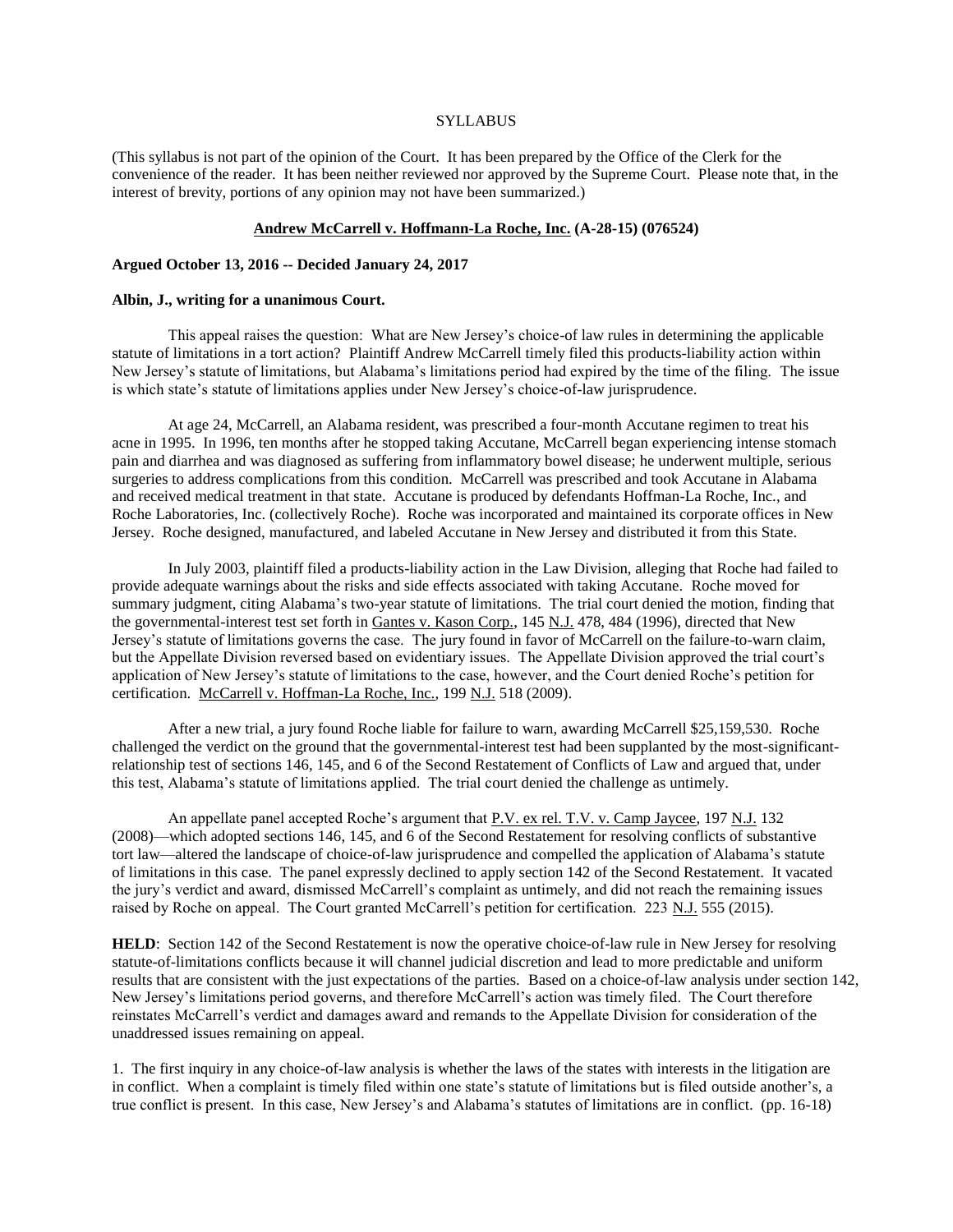2. Under the common law, the forum state—the state in which a lawsuit was filed—applied its own statute of limitations when a choice-of-law issue arose. In Heavner v. Uniroyal, Inc., the Court rejected that inflexible rule. 63 N.J. 130, 140-41 (1973). Instead, the Court adopted a new rule that weighed the contacts that each state had to the matter in determining the applicable statute of limitations. (pp. 19-21)

3. In Gantes, supra, the Court adopted "a flexible 'governmental-interest' standard, which requires application of the law of the state with the greatest interest in resolving the particular issue that is raised in the underlying litigation." 145 N.J. at 484. The Gantes Court evaluated New Jersey's governmental interests, recognized the State's "strong interest in encouraging the manufacture and distribution of safe products for the public and, conversely, in deterring the manufacture and distribution of unsafe products within the state," and observed that meritorious products-liability actions that are timely filed and hold manufacturers accountable for dangerous products further that interest. Id. at 490. The Gantes Court thus applied New Jersey's limitations period and permitted the lawsuit, which would have been barred under Georgia law, to proceed. Id. at 487, 499. (pp. 21-24)

4. The Court had adopted the governmental-interest test to resolve choice-of-law issues concerning substantive tort law before Heavner and Gantes adopted that test for statutes of limitations. That test remained the analytical tool for deciding choice-of-law issues related to substantive tort law and statutes of limitations until, in Camp Jaycee, supra, this Court formally adopted the Second Restatement's most significant-relationship test in sections 146, 145, and 6 for deciding the choice of substantive law in tort cases involving more than one state. 197 N.J. at 142-43. In Camp Jaycee, choosing between this State's and another state's statute of limitations was not an issue. The Court now establishes a bright-line rule: a conflict of law is present whenever the selection of one statute of limitations over another is outcome dispositive. (pp. 24-28)

5. Camp Jaycee's adoption of sections 146, 145, and 6 of the Second Restatement to resolve conflicts of substantive law in tort actions was not a signal that the Court would apply the same choice-of-law test for statutes of limitations. Indeed, the drafters of the Second Restatement did not intend that sections 146 and 145 would be used for statute-oflimitations choice-of-law determinations, but rather crafted section 142 to address statutes of limitations as an independent issue. Incorporating section 142 into New Jersey's choice-of-law jurisprudence completes the conversion from the governmental-interest standard to the Second Restatement begun in Camp Jaycee. (pp. 28-29)

6. Under section 142, the statute of limitations of the forum state generally applies whenever that state has a substantial interest in the maintenance of the claim. In that circumstance, the inquiry ends unless exceptional circumstances would render that result unreasonable. Only when the forum state has "no substantial interest" in the maintenance of the claim does a court consider whether "the claim would be barred under the statute of limitations of a state having a more significant relationship to the parties and the occurrence" through consideration of the factors in section 6. Restatement (Second), supra,  $\S 142(2)(a)-(b)$ . (pp. 29-31)

7. The Court believes that section 142 benefits from an ease of application; places both New Jersey's and out-ofstate's citizens on an equal playing field, thus promoting principles of comity; advances predictability and uniformity in decision-making; and allows for greater certainty in the expectations of the parties. The Court finds section 142's presumption favoring a forum state with a substantial interest in the matter consistent with the holding in Gantes and beneficial to New Jersey companies by offering protection against another state's longer limitations period. Section 142 is a less malleable standard than the governmental-interest test and will channel judicial discretion to ensure a higher degree of uniformity and predictability in resolving choice-of-law issues. (pp. 31-36)

8. Applying section 142 to the facts of this case, New Jersey's statute of limitations governs because the Court cannot conclude that "maintenance of the claim would serve no substantial interest" of New Jersey and because there are no "exceptional circumstances" that call for the application of Alabama's limitations period. Restatement (Second), supra, § 142(2)(a). (pp. 36-40)

The judgment of the Appellate Division is **REVERSED** and the jury's verdict and damages award are **REINSTATED**. The matter is **REMANDED** to the Appellate Division for consideration of the unaddressed issues.

# **CHIEF JUSTICE RABNER and JUSTICES LaVECCHIA, FERNANDEZ-VINA, SOLOMON, and TIMPONE join in JUSTICE ALBIN's opinion. JUSTICE PATTERSON did not participate.**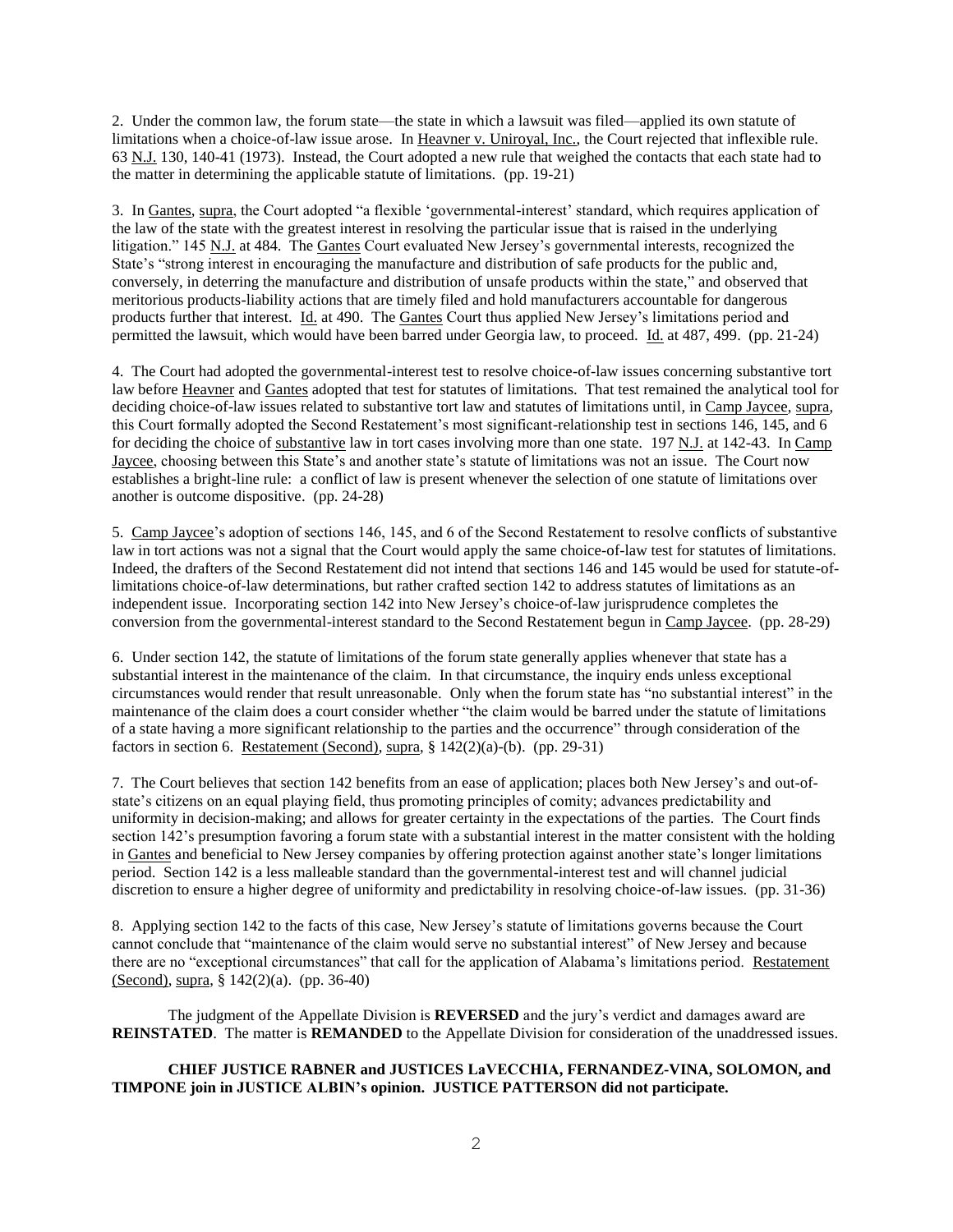SUPREME COURT OF NEW JERSEY A-28 September Term 2015 076524

ANDREW McCARRELL,

Plaintiff-Appellant,

v.

HOFFMANN-LA ROCHE, INC., and ROCHE LABORATORIES, INC.,

Defendants-Respondents.

Argued October 13, 2016 – Decided January 24, 2017

On certification to the Superior Court, Appellate Division.

David R. Buchanan argued the cause for appellant (Seeger Weiss, attorneys; Mr. Buchanan, Michael D. Hook and Mary Jane Bass, members of the Florida bar, on the briefs).

Paul W. Schmidt, a member of the District of Columbia bar, argued the cause for respondents (Gibbons and Dughi Hewit & Domalewski, attorneys; Mr. Schmidt, Michelle M. Bufano, Natalie H. Mantell, Russell L. Hewit, and Michael X. Imbroscio, a member of the District of Columbia bar, of counsel and on the briefs).

Christopher M. Placitella argued the cause for amicus curiae New Jersey Association for Justice (Cohen, Placitella & Roth, attorneys; Mr. Placitella and Jared M. Placitella, of counsel and on the brief).

David R. Kott argued the cause for amicus curiae The New Jersey Civil Justice Institute (Mr. Kott and Edward J. Fanning, Jr., of counsel; Mr. Kott, Mr. Fanning, and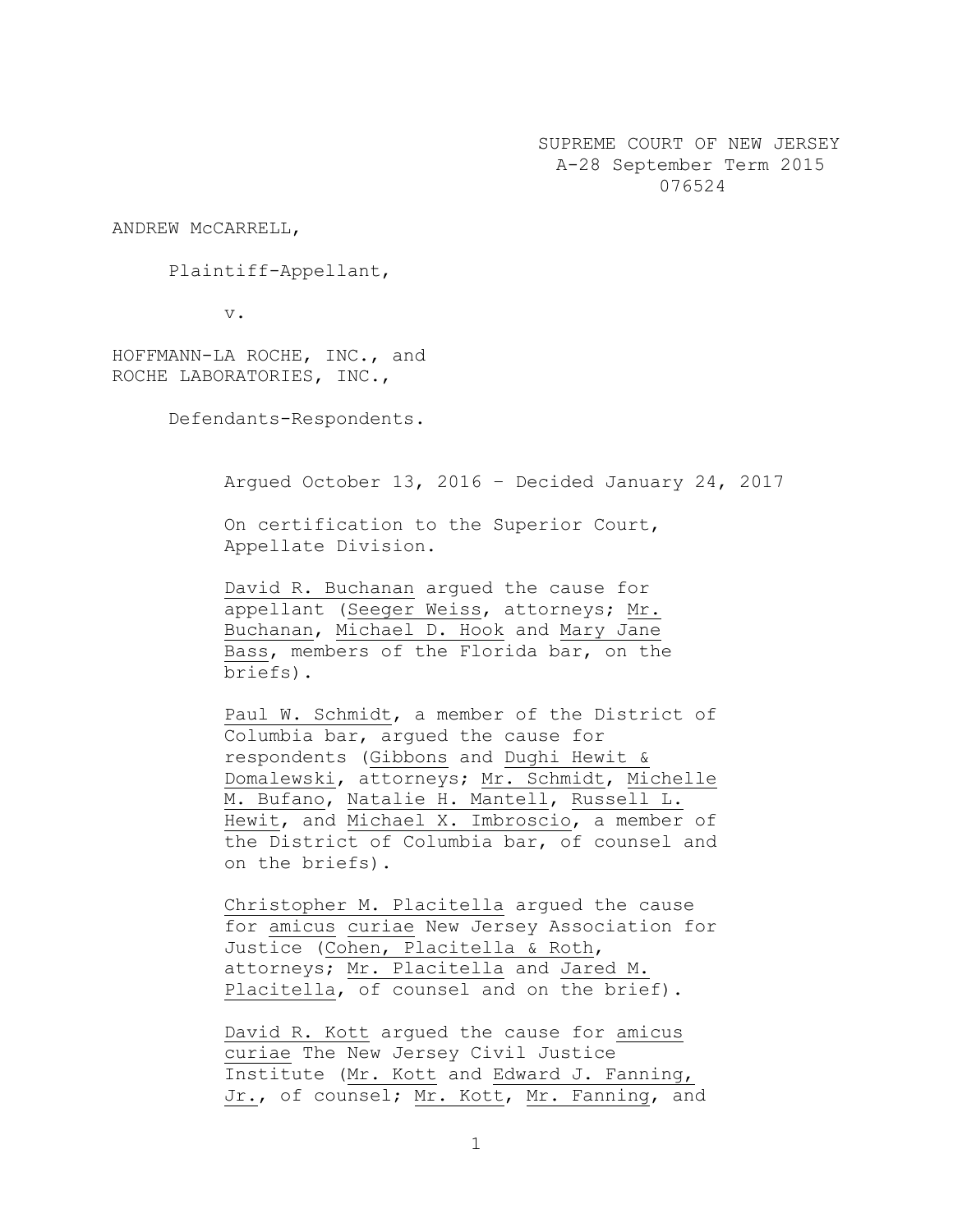Gary R. Tulp, on the brief).

JUSTICE ALBIN delivered the opinion of the Court.

Over the years, our choice-of-law jurisprudence has striven to structure rules that will lead to predictable and uniform results that are fair and just and that will meet the reasonable expectations of the parties. In this appeal, we attempt to advance that goal.

Accutane is a prescription medication for the treatment of severe cases of acne. In this products-liability action filed in New Jersey, plaintiff Andrew McCarrell, an Alabama resident, claims that he developed a virulent form of inflammatory bowel disease as a result of taking Accutane. He also claims that had Accutane's warning labels adequately informed him of the risks and dangers associated with Accutane, he would not have taken the medication.

Plaintiff was prescribed and took Accutane in Alabama, and he developed and was treated for inflammatory bowel disease in that state. Defendants Hoffmann-La Roche, Inc., and Roche Laboratories, Inc., both New Jersey corporations, (collectively Roche), designed, manufactured, and labeled Accutane in New Jersey and distributed the medication from this State.

Plaintiff timely filed the products-liability action under New Jersey's statute of limitations, but Alabama's limitations period had expired by the time of the filing. The issue is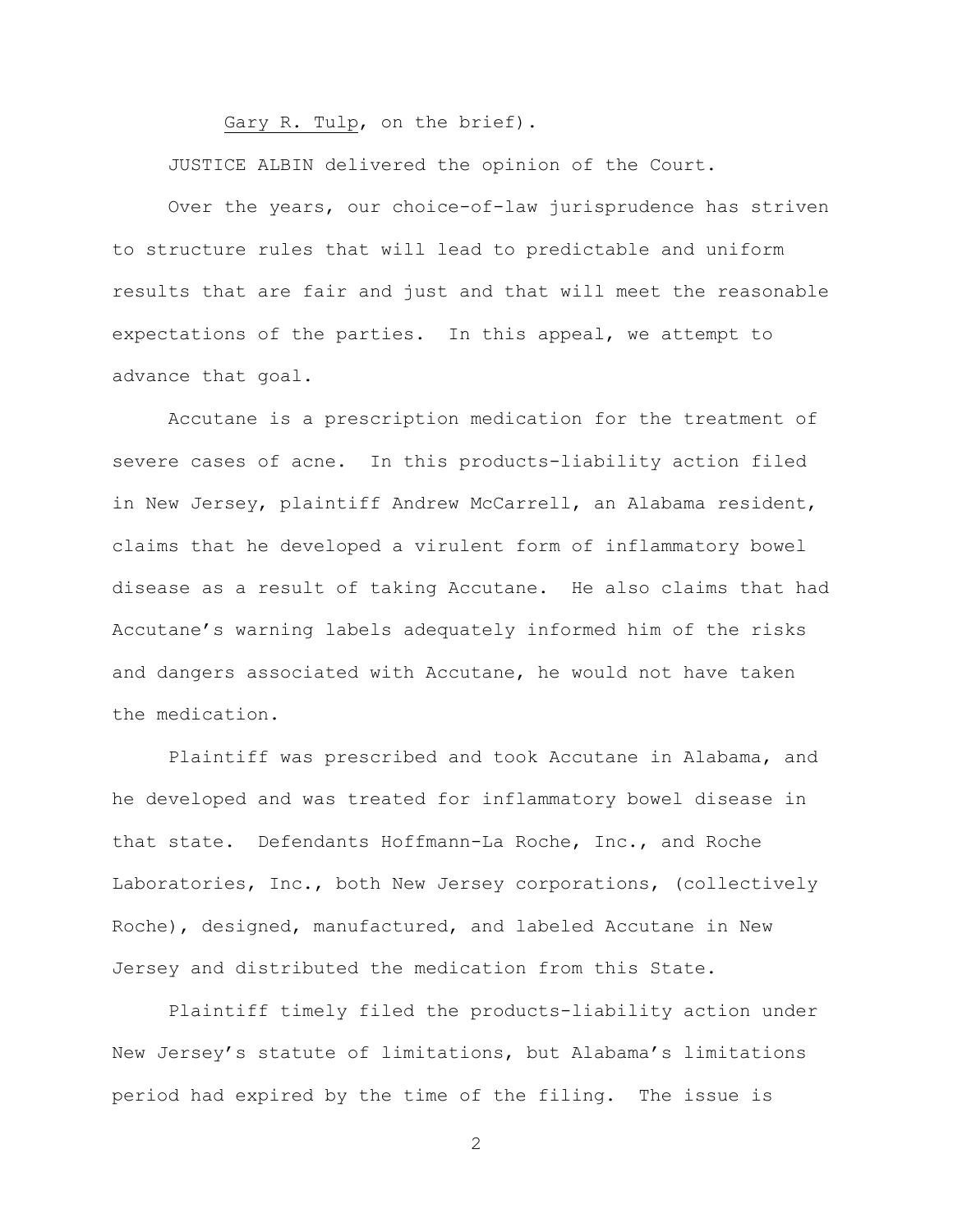which state's statute of limitations applies under New Jersey's choice-of-law jurisprudence.

The trial court concluded that under the governmentalinterest test articulated in Gantes v. Kason Corp., 145 N.J. 478, 484 (1996), New Jersey's statute of limitations applied. In the most recent trial of this case, a jury found Roche liable on plaintiff's failure-to-warn claim and awarded damages.

The Appellate Division reversed and dismissed the action, finding that Alabama's statute of limitations governed under the substantial-relationship test in sections 146, 145, and 6 of the Restatement (Second) of Conflicts of Law (1971) (Am. Law Inst., amended 1988) (Restatement (Second)). The American Law Institute crafted that test to determine whether the forum state's or another state's substantive law applies in a tort action. That test begins with a presumption favoring the law of the state where the injury occurred.

The American Law Institute, however, fashioned a different test to resolve choice-of-law determinations involving statutes of limitations. Under section 142 of the Second Restatement, the statute of limitations of the forum state -- here, New Jersey -- applies if that state has a substantial interest in the maintenance of the claim and there are no "exceptional circumstances" that "make such a result unreasonable."

We hold that section 142 of the Second Restatement is now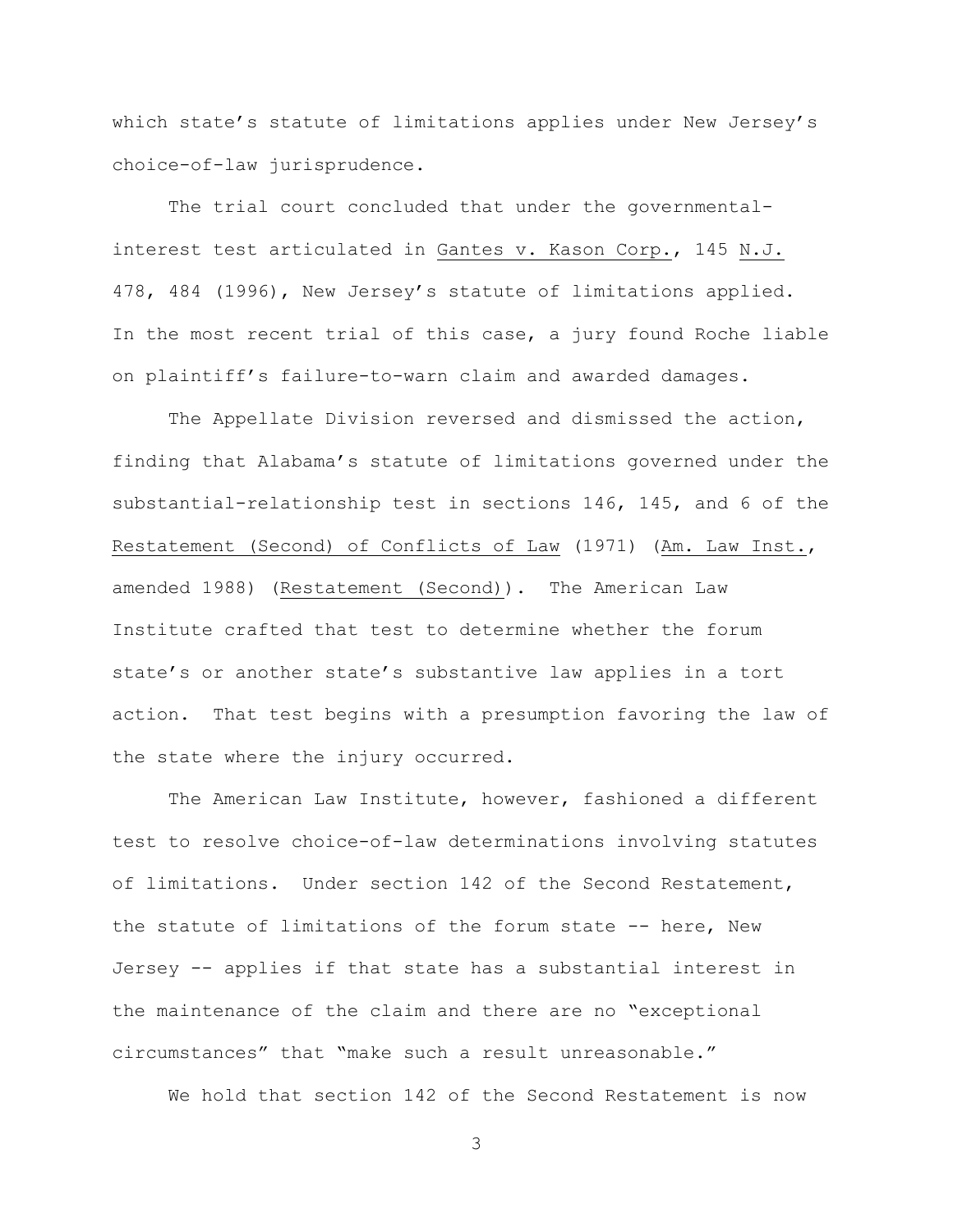the operative choice-of-law rule for resolving statute-oflimitations conflicts because it will channel judicial discretion and lead to more predictable and uniform results that are consistent with the just expectations of the parties. The adoption of section 142 is also a natural progression in our conversion from the governmental-interest test to the Second Restatement begun in P.V. ex rel. T.V. v. Camp Jaycee, 197 N.J. 132 (2008), which adopted sections 146, 145, and 6 for resolving conflicts of substantive tort law. The Appellate Division mistakenly read Camp Jaycee as suggesting that we would adopt the same choice-of-law rule for purposes of both substantive law and statutes of limitations.

An analysis under section 142 of the Second Restatement leads to the conclusion that New Jersey's statute of limitations was properly applied to this products-liability action. Our jurisprudence has long recognized that this State has a substantial interest in deterring its manufacturers from placing dangerous products in the stream of commerce. Inadequate warning labels can render prescription medications dangerous. No exceptional circumstances are present that would render the application of New Jersey's limitations period unreasonable. Importantly, even were we to apply our previous governmentalinterest test, the outcome would be no different.

We therefore reverse and reinstate the jury's verdict and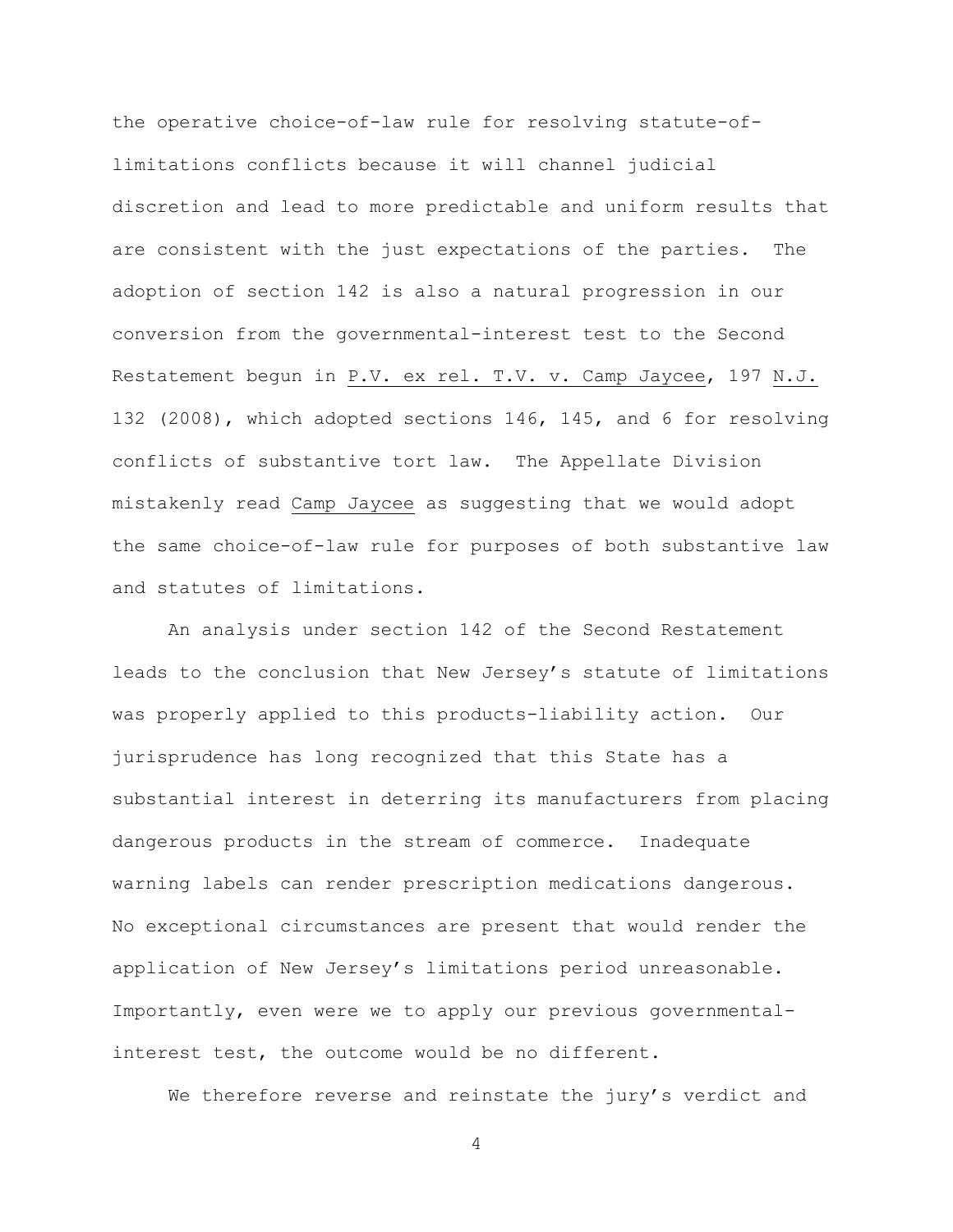award. We remand to the Appellate Division for consideration of the unaddressed issues remaining on appeal.

I.

#### A.

In July 2003, plaintiff filed a products-liability action in the Superior Court, Law Division, alleging that defendant Roche -- the New Jersey manufacturer, marketer, and distributor of Accutane -- failed to provide adequate warnings about the risks and side effects associated with taking Accutane. Plaintiff asserts that had he received proper warnings about the potentially devastating side effects of Accutane, he would not have taken the medication, which he claims was the proximate cause of his inflammatory bowel disease. Plaintiff also alleges that Roche's mislabeling of Accutane violated the New Jersey Consumer Fraud Act, N.J.S.A. 56:8-1 to -20.

The sole issue before us is whether the statute of limitations of New Jersey (the forum state) or Alabama (the injury-site state) governs this case. From the voluminous trial and pre-trial record, we recite the facts relevant to address that issue.

# B.

Plaintiff, a resident of Alabama, had suffered from acne since high school, and antibiotics proved to be an ineffective treatment. In June 1995, when plaintiff was twenty-four years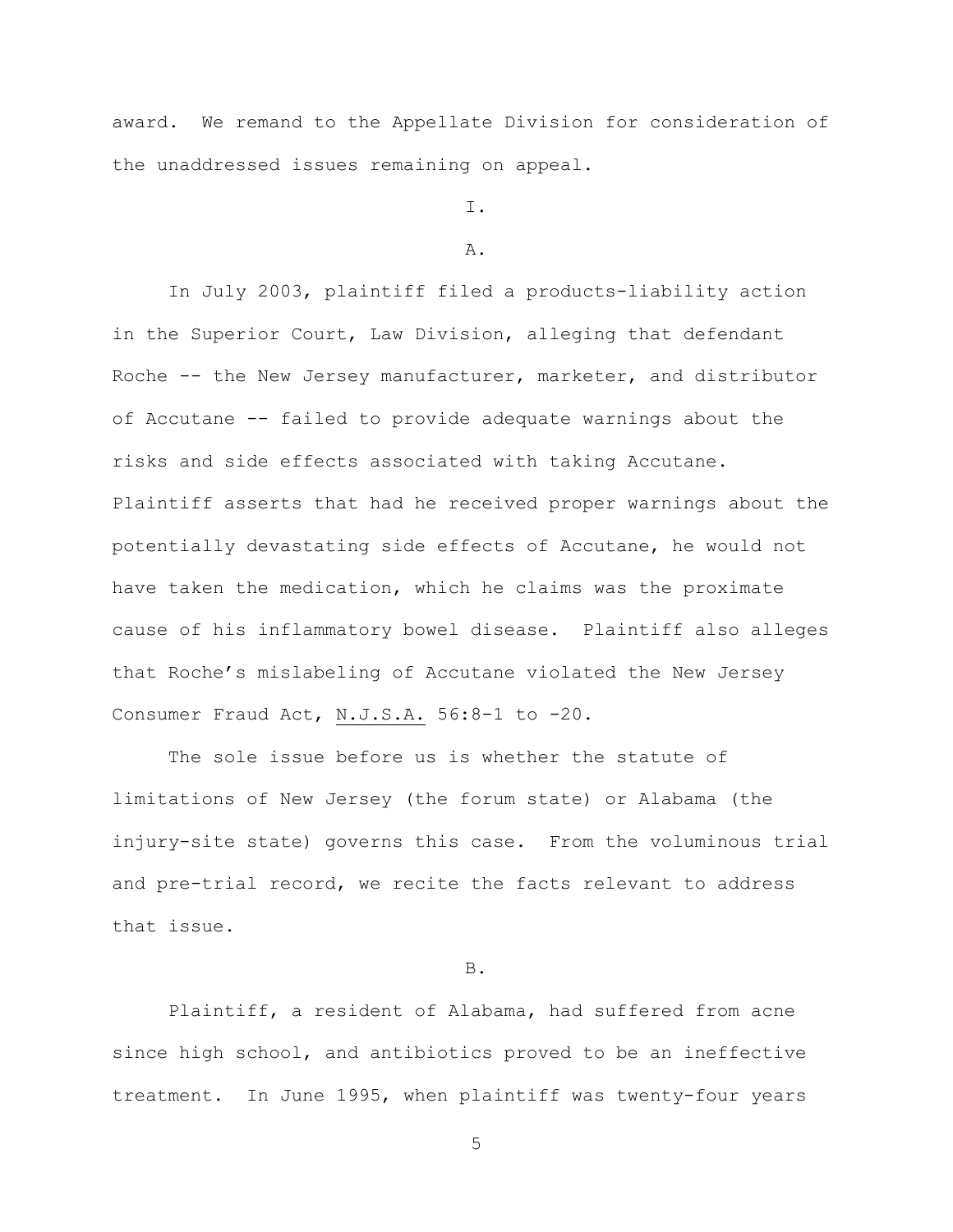old, his dermatologist prescribed Accutane. Plaintiff took daily doses of the medicine for the next four months. Four weeks into the treatment program, plaintiff experienced dry eyes, achy joints, and chapped lips but complained of no other adverse side effects. After completing his regimen of Accutane, plaintiff noticed that his skin was clearer. At a four-month post-Accutane review with his dermatologist in February 1996, plaintiff reported that the prior side effects had subsided and that he had experienced no new health problems.

In August 1996, ten months after he stopped taking Accutane, plaintiff began experiencing intense stomach pain and diarrhea. Over the next several months, plaintiff's condition worsened, and his primary care physician referred him to a gastroenterologist. In November 1996, plaintiff was diagnosed as suffering from inflammatory bowel disease. By the next month, as a result of constant bleeding from the rectum, plaintiff became anemic. Plaintiff's weight had dropped from 162 pounds, his pre-Accutane weight, to just 114 pounds at this point.

Over the next several years, plaintiff underwent multiple surgeries. Plaintiff's colon and rectum were removed and replaced with a j-pouch -- an artificially constructed reservoir at the end of the small intestines -- that is intended to allow for ordinary bowel movements. The j-pouch became inflamed,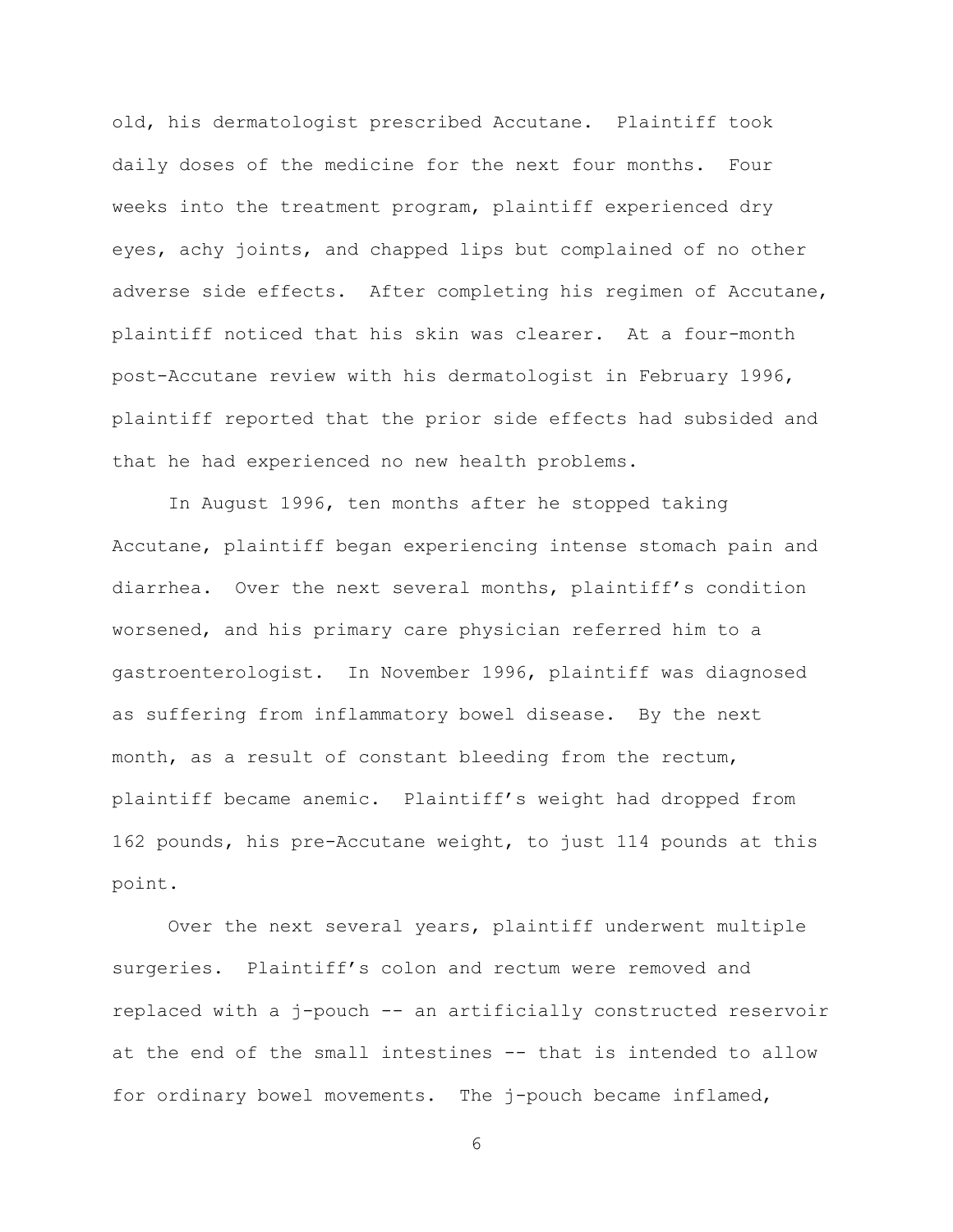causing plaintiff to suffer persistent and severe gastrointestinal pain and flu-like symptoms. To permit the jpouch to heal, a colostomy bag was attached to plaintiff's small intestine through a surgical procedure. Plaintiff subsisted with the colostomy bag for four-and-one-half years until another surgery reconnected the j-pouch to the small intestine. Plaintiff continues to suffer from severe abdominal cramping, multiple bowel movements every day, and episodes of incontinence.

Plaintiff was prescribed and took Accutane in Alabama and was treated for the medical complications related to inflammatory bowel disease in that state.

#### C.

Defendants Hoffmann-La Roche, Inc., and Roche Laboratories, Inc., were incorporated in New Jersey and maintained their corporate offices here. They designed, manufactured, and labeled Accutane in New Jersey and distributed the product from this State.

In 1982, the United States Food and Drug Administration approved Accutane, known generically as isotretinoin, for the treatment of recalcitrant nodular acne. At the time that plaintiff's physician prescribed, and plaintiff took, Accutane, Roche had provided various warnings about Accutane's possible adverse side effects -- including potential gastrointestinal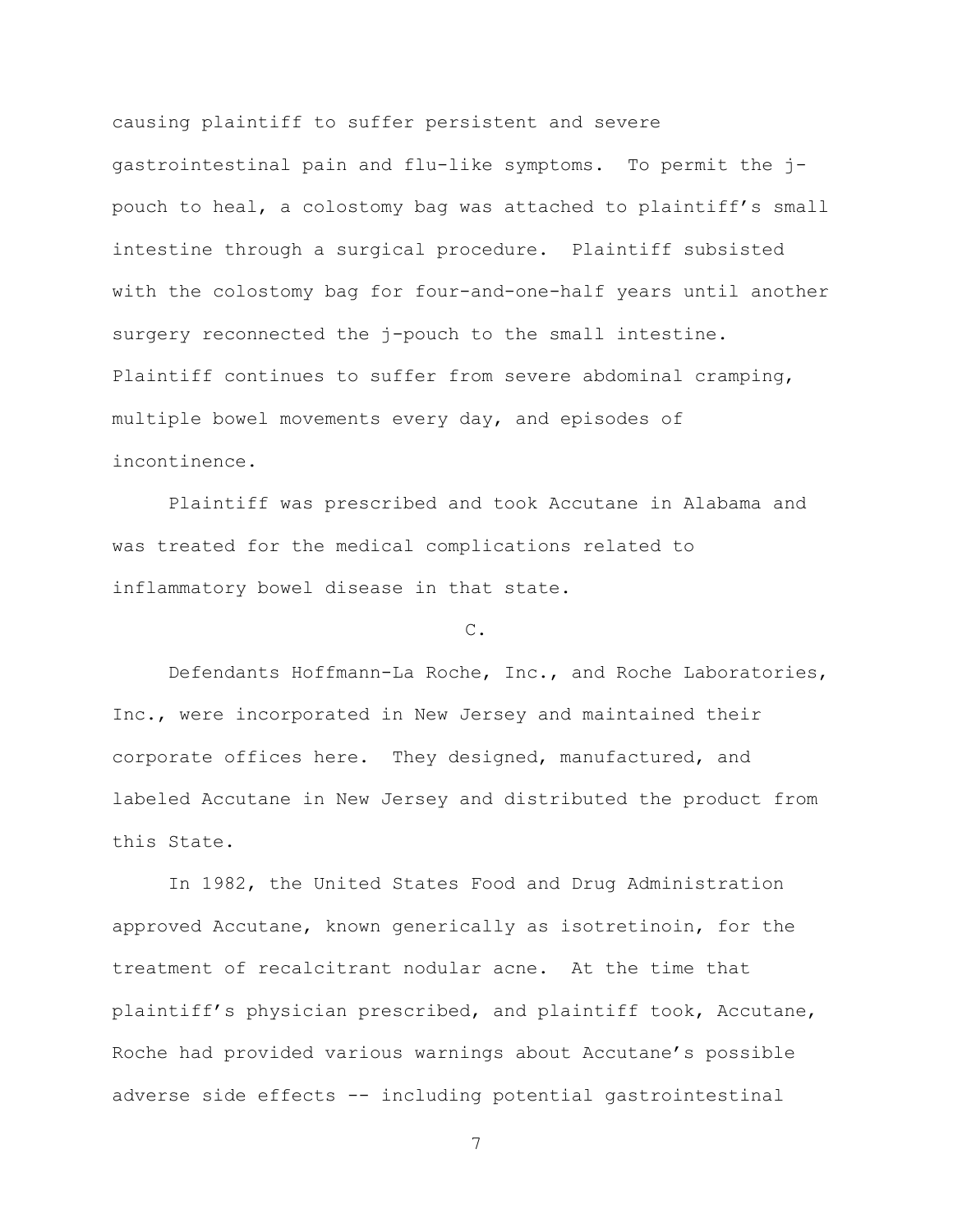disorders -- by means of product labeling, a patient brochure, and a Dear Doctor letter.<sup>1</sup>

Plaintiff claims that the Accutane label and other warnings conveyed the impression that the listed adverse reactions to Accutane would arise while the patient was taking the medication and that discontinuing its use would resolve such problems. Plaintiff also contends that the warnings did not suggest that he could develop an irreversible case of inflammatory bowel disease after completion of the Accutane regimen. He asserts that, during the period he took Accutane, Roche knew or should have known that Accutane not only could trigger inflammatory bowel disease after its use, but that it also could cause irreversible damage to his organs, and that Roche failed to provide adequate warnings to him and his physician about those risks.

Roche counters that the warnings sufficiently apprised defendant of the associated risks of taking Accutane and that plaintiff's use of the medication was not the proximate cause of his inflammatory bowel disease.

D.

a<br>B

 $1$  A "Dear Doctor letter" is a letter sent to physicians and other health-care professionals by a drug manufacturer or the Food and Drug Administration advising of substantial new warning information. PLIVA, Inc. v. Mensing, 564 U.S. 604, 615, 131 S. Ct. 2567, 2576, 180 L. Ed. 2d 580, 590 (2011).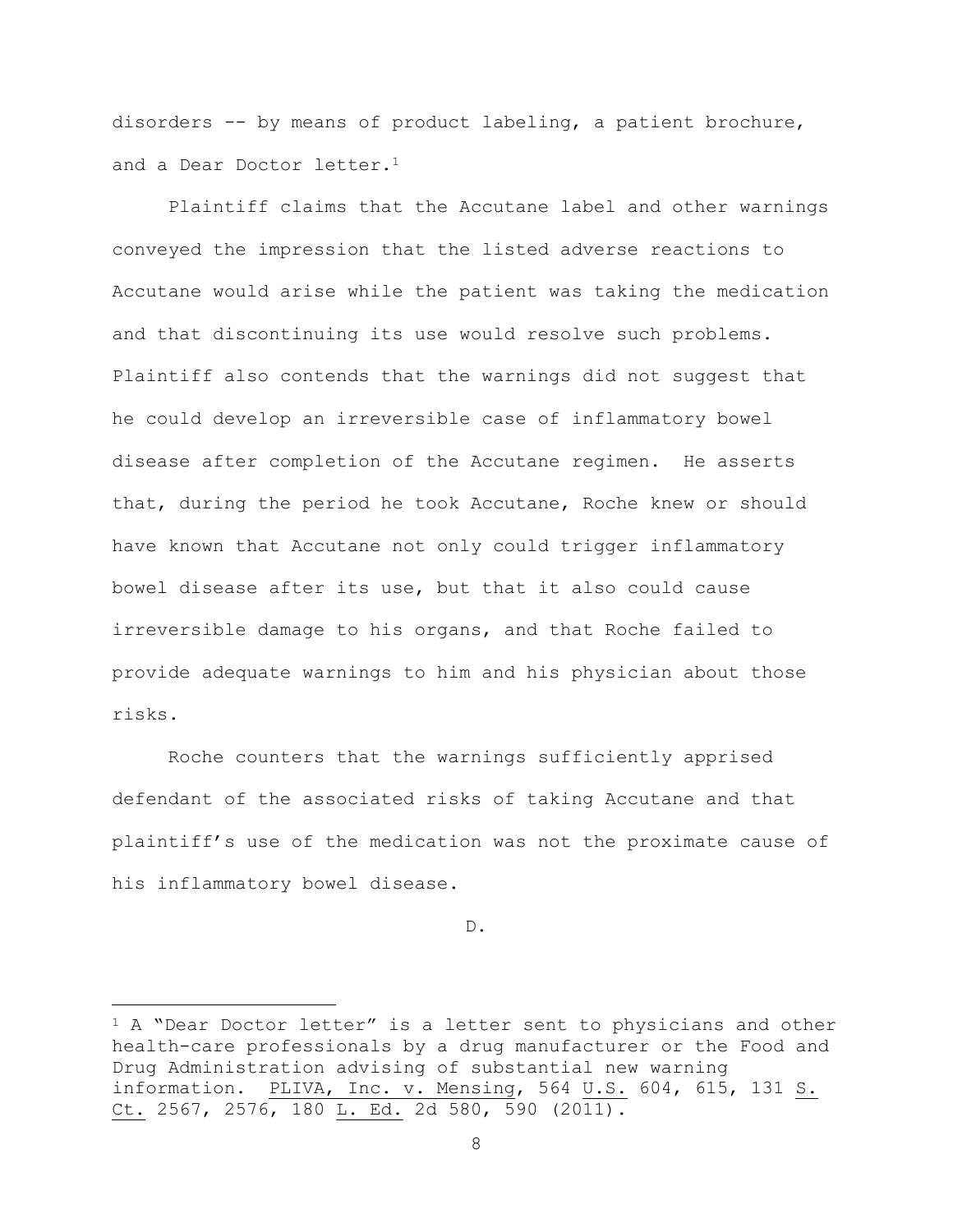Roche moved for summary judgment to dismiss plaintiff's claims on the basis that they were barred by Alabama's two-year statute of limitations governing personal injury claims. See Ala. Code § 6-2-38(l). Roche reasoned that because plaintiff's injury occurred in 1996 and his claim was filed in 2003, the claim was not filed within the appropriate limitations period. In contrast, plaintiff argued that the equitable "discovery rule" incorporated into New Jersey's two-year statute of limitations, N.J.S.A. 2A:14-2, was the applicable law. Under the "discovery rule," the statute of limitations does not begin to run "until the injured party discovers, or by an exercise of reasonable diligence and intelligence should have discovered that he may have a basis for an actionable claim." Lopez v. Swyer, 62 N.J. 267, 272 (1973). Alabama's statute of limitations does not have an equitable tolling provision. Cline v. Ashland, Inc., 970 So. 2d 755, 760-61 (Ala.) (See, J., concurring), cert. denied, 551 U.S. 1103, 127 S. Ct. 2916, 168 L. Ed. 2d 244 (2007).

The Honorable Carol Higbee, J.S.C., who presided over the case, denied Roche's motion. Judge Higbee stated that the governmental-interest test, as expounded in Gantes, supra, 145 N.J. at 484, directed that New Jersey's statute of limitations governs the case. She found that Alabama had no discernible interest in barring one of its residents from pursuing a claim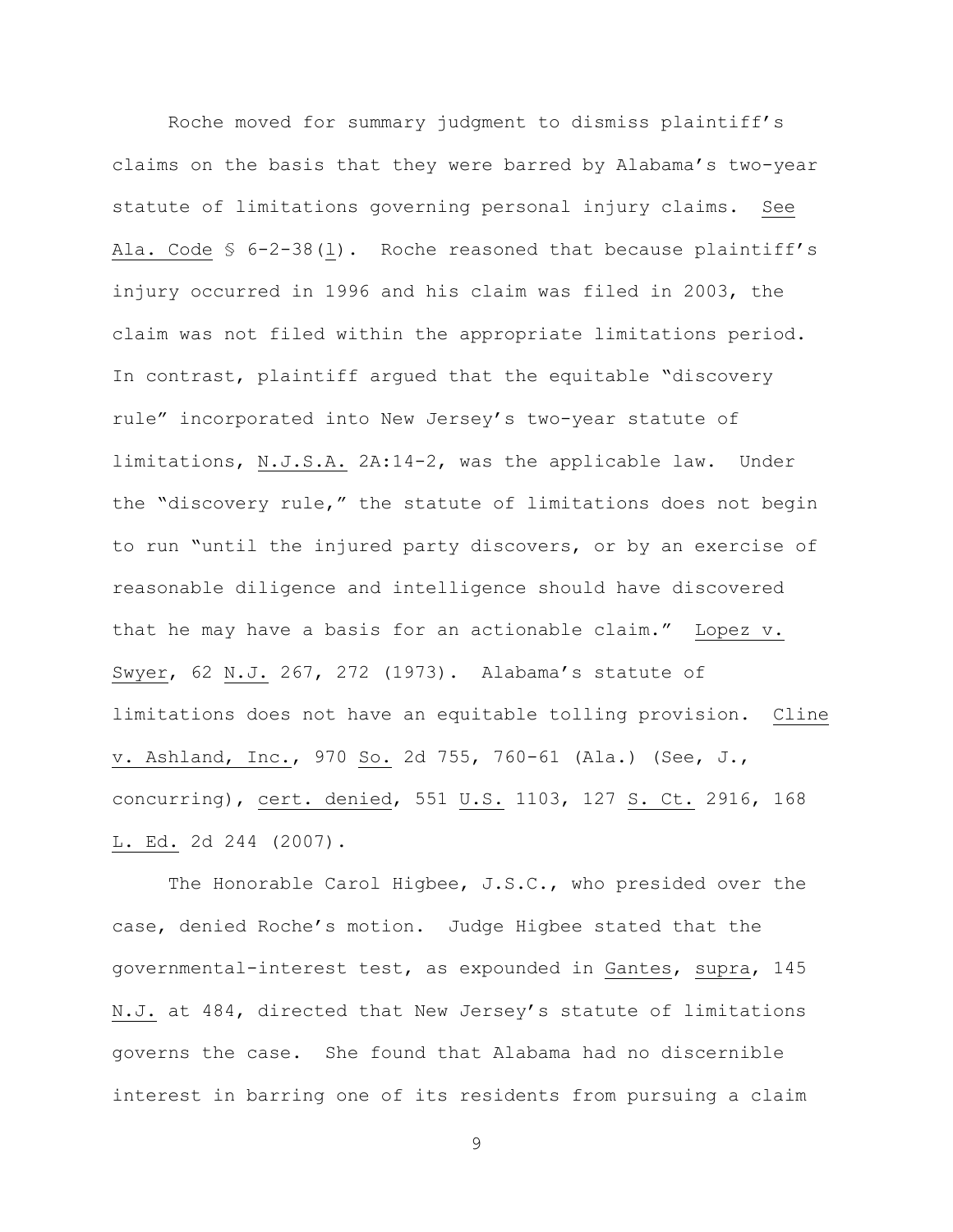against a New Jersey pharmaceutical company in a New Jersey court and that this State had a singularly distinct interest "in deterring the manufacture and distribution of unsafe products within the state," quoting id. at 490.

Judge Higbee determined that plaintiff did not become aware that his use of Accutane could have caused his inflammatory bowel disease until June 2003. Because plaintiff filed his complaint six weeks after that discovery, Judge Higbee concluded that, under New Jersey's equitable tolling rule, the complaint was timely filed.

E.

At the conclusion of a four-week jury trial in 2007, the court instructed the jury on Alabama's substantive law, including its products-liability law.2 The jury found in favor of plaintiff on the failure-to-warn claim and awarded damages in the amount of \$2,619,000. The jury rejected plaintiff's consumer-fraud claim.

The Appellate Division reversed the jury's failure-to-warn verdict based on erroneous evidentiary rulings by the trial court and remanded for a new trial. The Appellate Division, however, approved of the trial court's "sound" reasoning in finding that "the competing policy interests at stake" called

a<br>B

 $2$  Neither party contests in the present appeal that Alabama's products-liability law governs this case.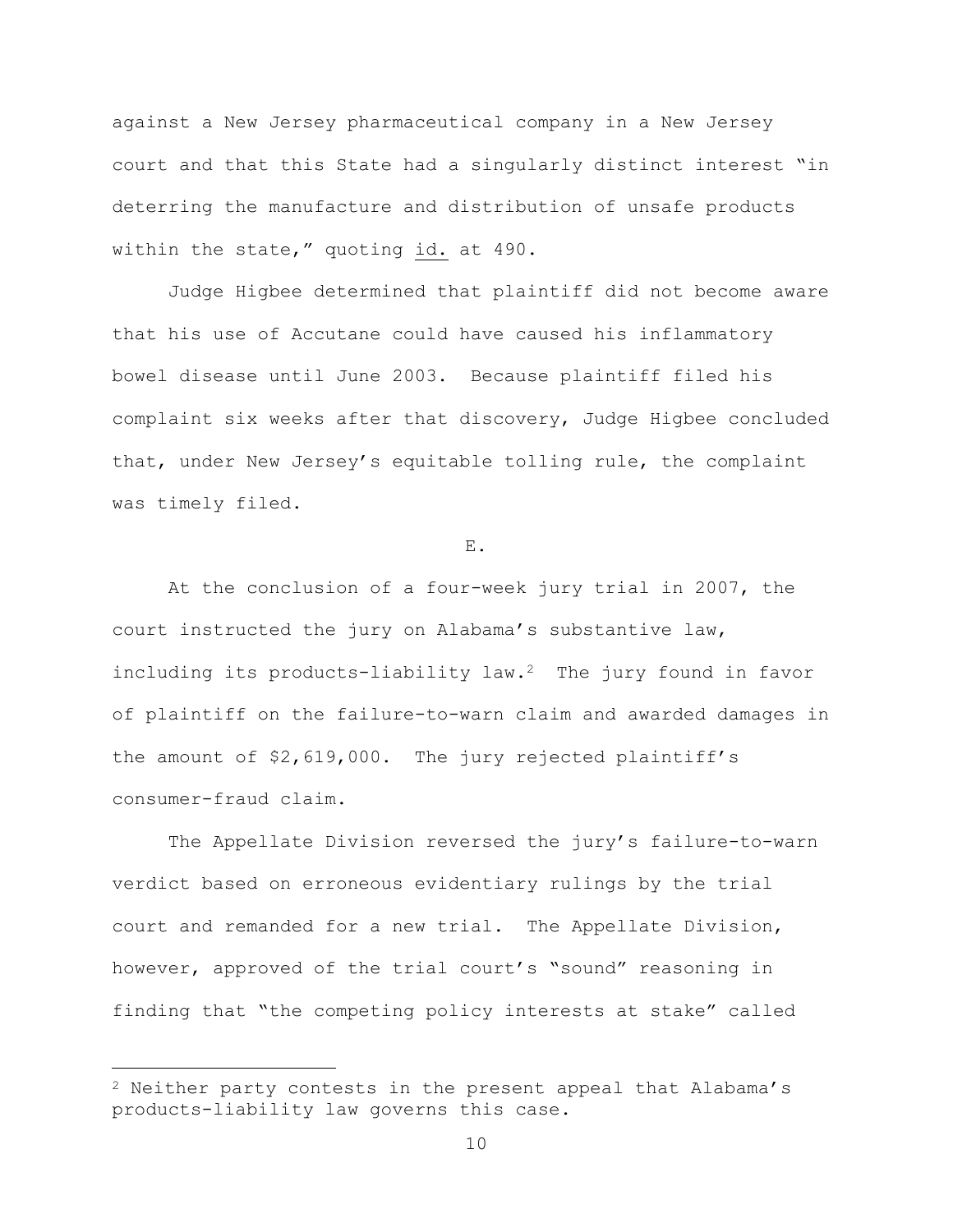for the application of New Jersey's statute of limitations on the failure-to-warn claim. The Appellate Division also concluded that the trial court "had ample factual grounds to find that [New Jersey's] two-year limitation period should be equitably tolled to accommodate plaintiff's lawsuit."

We denied Roche's petition for certification. McCarrell v. Hoffmann-La Roche, Inc., 199 N.J. 518 (2009).

#### F.

Plaintiff's second trial in 2010 lasted about four weeks. The jury found Roche liable on plaintiff's failure-to-warn claim and awarded plaintiff \$25,159,530. Roche moved for a judgment notwithstanding the verdict, arguing again that the trial court erroneously applied New Jersey's limitations period. Relying on Camp Jaycee, supra, 197 N.J. 132, and Cornett v. Johnson & Johnson, 414 N.J. Super. 365 (App. Div. 2010), aff'd as modified, 211 N.J. 362 (2012), Roche maintained that the governmental-interest test had been supplanted by the mostsignificant-relationship test of sections 146 and 145 of the Second Restatement, which starts with a presumption in favor of the substantive law of the state where the injury occurred. That test, Roche asserted, compelled the application of Alabama's limitations period.

Judge Higbee denied the motion, holding that Roche's change-of-law argument was not timely because Roche did not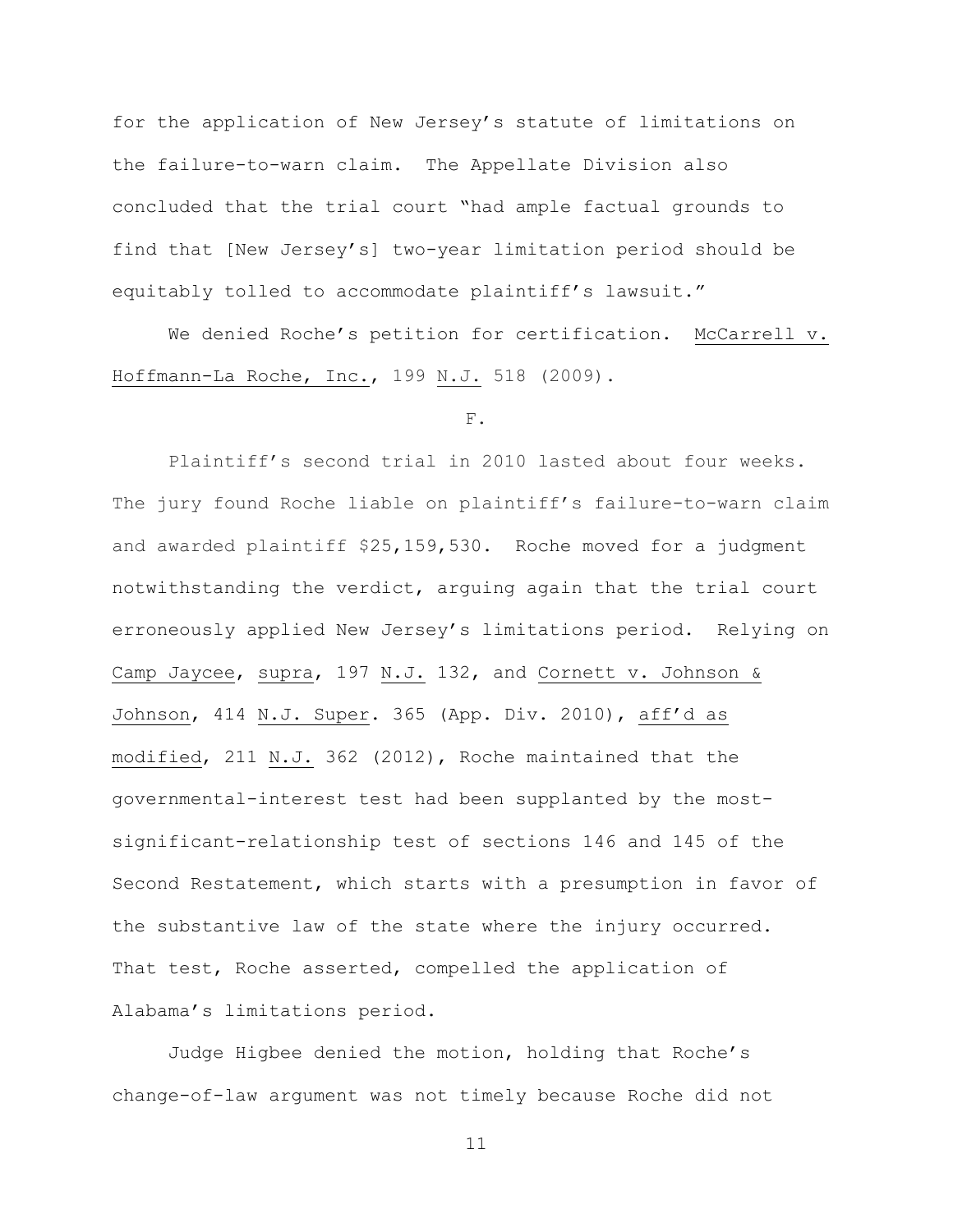argue for adoption of those sections of the Second Restatement when it appeared before the Appellate Division, despite the availability of the Camp Jaycee decision.<sup>3</sup> Judge Higbee, moreover, concluded that the decision to apply the New Jersey limitations period would be no different if she were to engage in an analysis under Second Restatement sections 146, 145, and 6.

G.

In an unpublished opinion, an appellate panel accepted Roche's change-of-law argument -- the argument that Camp Jaycee altered the landscape -- and held that Alabama's two-year statute of limitations governed under sections 146, 145, and 6 of the Second Restatement. It noted that plaintiff received his inflammatory bowel disease diagnosis on November 26, 1996, but did not file his claims until July 23, 2003. Because Alabama's statute had no equitable tolling provision, the panel vacated the jury's verdict and award and dismissed plaintiff's complaint as having been filed out of time.

The panel held that under section 146 of the Second Restatement, "the law of the state where the injury occurred" - here, Alabama -- applies "unless another state has a more

a<br>B

 $3$  Camp Jaycee was decided six days before oral argument in the Appellate Division and three-and-one-half months before the Appellate Division rendered its decision.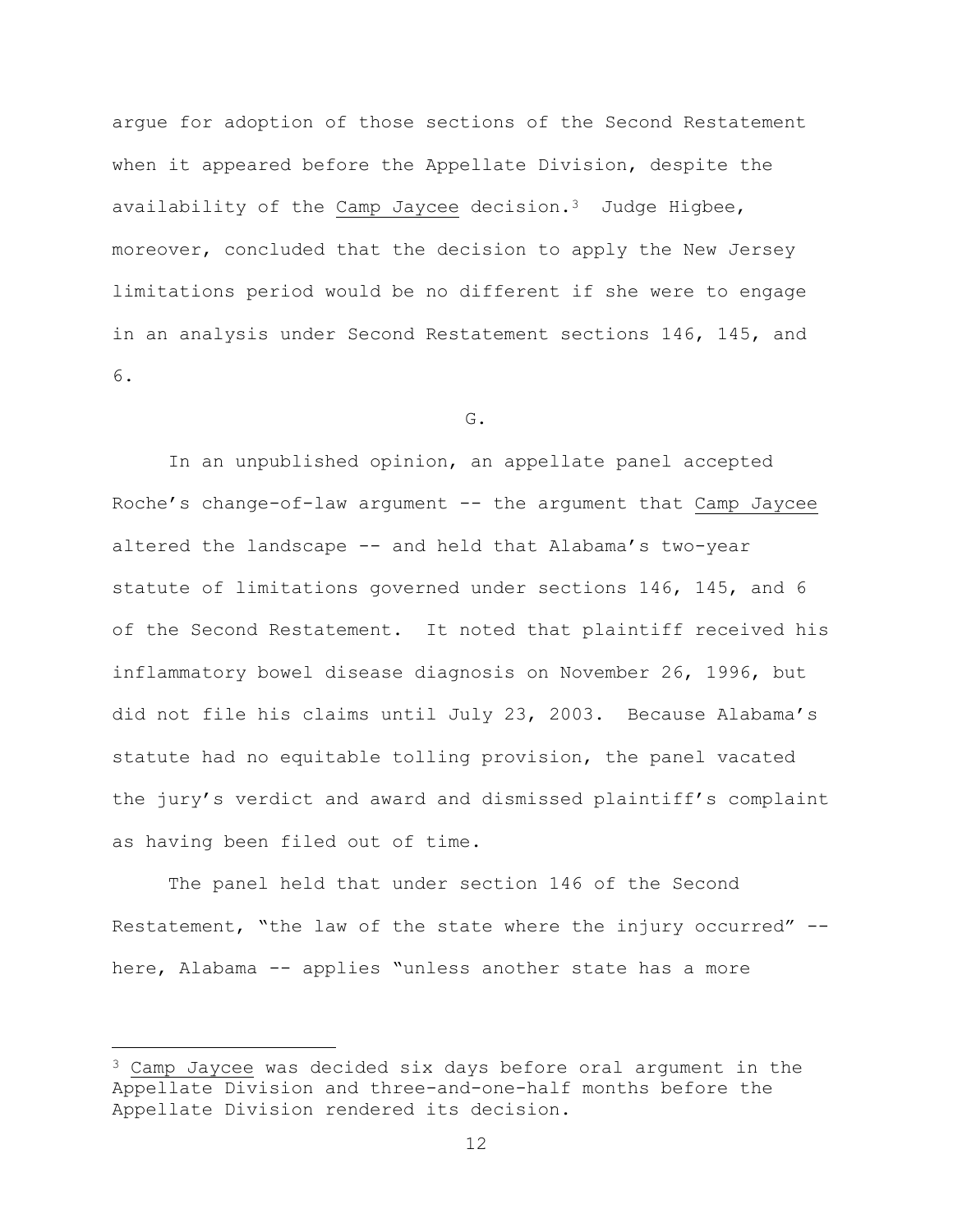significant relationship to the issue" based on an analysis of the factors enumerated in Second Restatement sections 145 and 6. After analyzing those factors, the panel concluded that the injury-site presumption had not been overcome. It focused on the fact that Alabama is where plaintiff resided, where he was prescribed and took Accutane, and where he developed and was treated for inflammatory bowel disease. The panel took the view that "New Jersey has little interest in protecting the compensation right of [an out-of-state] resident," quoting Cornett, supra, 414 N.J. Super. at 381.

The panel expressly declined to apply section 142 of the Second Restatement -- a section specifically crafted to resolve the choice-of-law issue that arises when the forum state's and another state's statutes of limitations are in conflict. Under section 142, the limitations period of the forum state applies unless it has "no substantial interest" in maintaining the claim in its courts.

The panel did not reach the remaining issues raised by Roche on appeal.<sup>4</sup>

We granted plaintiff's petition for certification.

L,

<sup>4</sup> Roche also claimed that the trial court erred in limiting defendant from calling certain expert witnesses; in allowing the case to be submitted to the jury in the absence of sufficient evidence establishing proximate causation; and in not granting a new trial or, alternatively, a remittitur because of the excessiveness of the damages award.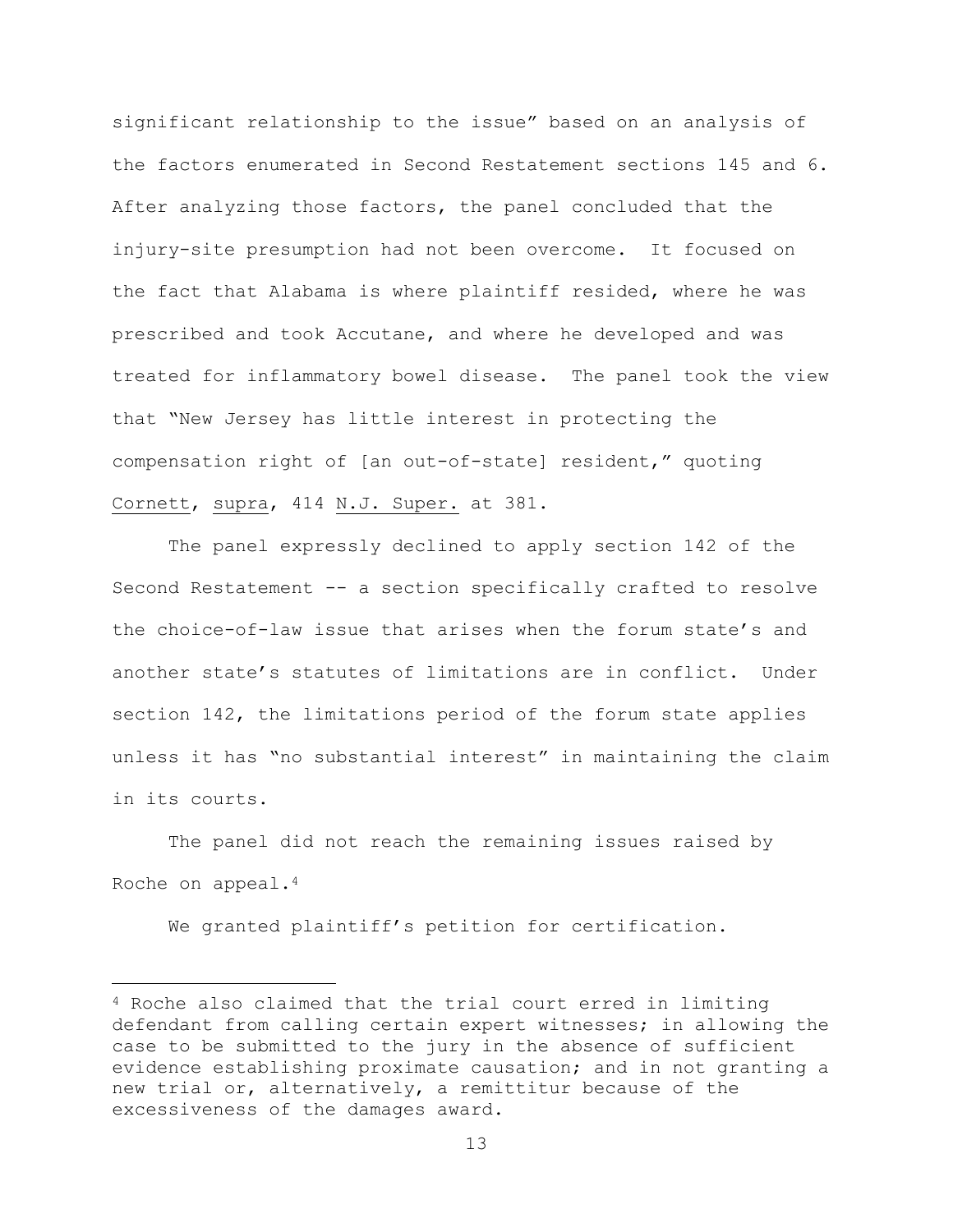McCarrell v. Hoffmann-La Roche, Inc., 223 N.J. 555 (2015). We also granted the motions of the New Jersey Association for Justice and the New Jersey Civil Justice Institute to participate as amici curiae.

# II.

# A.

Plaintiff argues that the Appellate Division erred by not applying section 142 of the Second Restatement, entitled "Statute of Limitations of Forum." That section, he notes, is specifically designed to decide choice-of-law questions governing the timeliness of a tort action when two or more interested states have conflicting statutes of limitations.

Plaintiff asserts that had the appellate panel in this case applied section 142 and its presumption favoring the forum state's statute of limitations, it would have upheld the trial court's finding that this State's limitations period applies. Plaintiff further maintains that, even if Restatement sections 146, 145, and 6 govern, along with the presumption favoring the injury-site state, a proper weighing of the factors would indicate that New Jersey, not Alabama, has the "most significant relationship" to this products-liability action. Under either analysis, plaintiff submits, New Jersey's statute of limitations applies.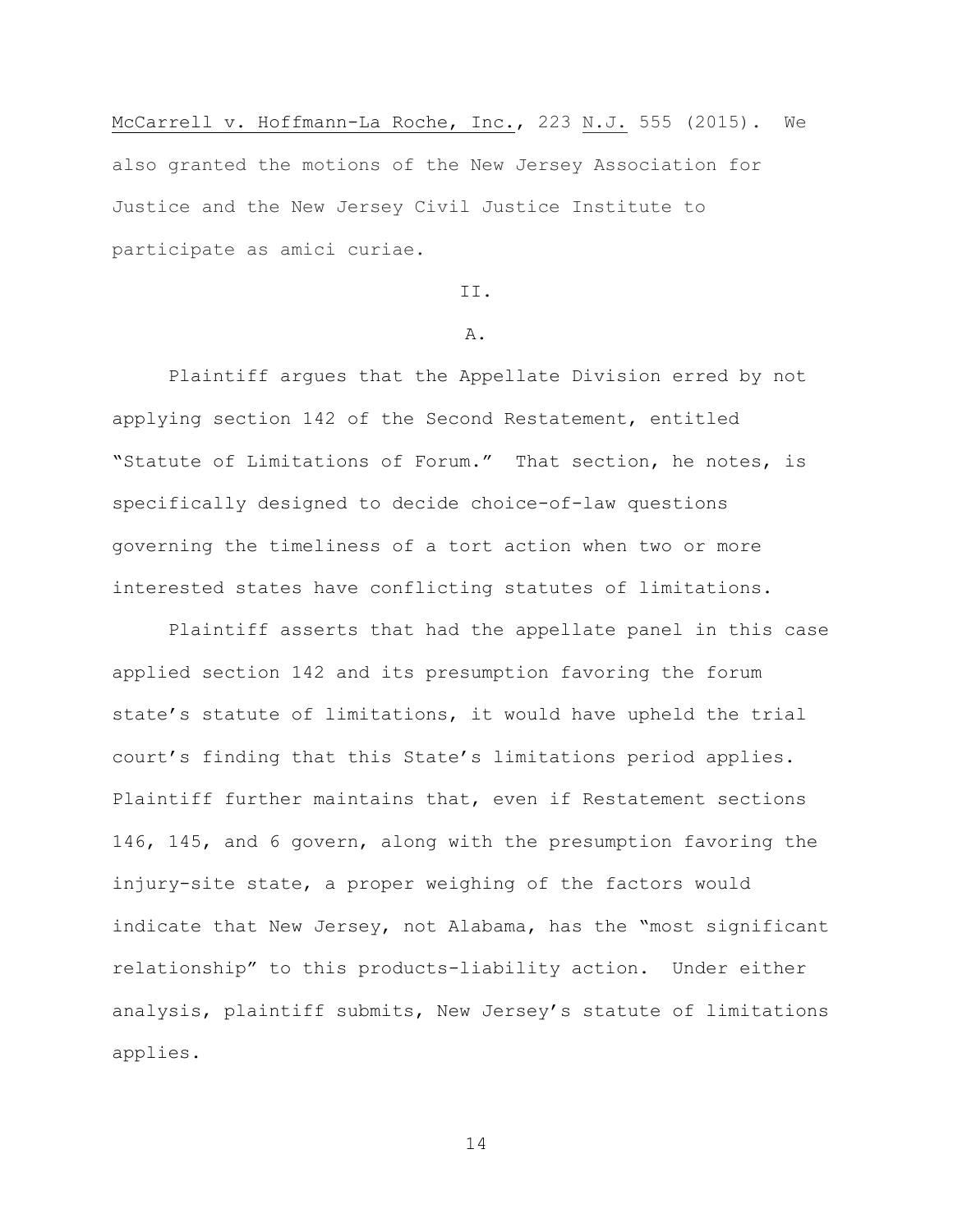Amicus New Jersey Association for Justice urges this Court to adopt section 142 of the Second Restatement, reasoning that 142's presumption favoring the forum state's statute of limitations will allow for more uniform and predictable choiceof-law decision-making and advance New Jersey's strong interest in regulating its manufacturers.

# B.

Roche argues that the proper choice-of-law analysis for determining the applicable statute of limitations is set forth in sections 146, 145, and 6 of the Second Restatement. Roche submits that viewing New Jersey's and Alabama's respective interests through the lens of those Restatement sections leads to the conclusion that plaintiff did not overcome the presumption favoring use of the injury-site state's statute of limitations. Roche therefore asserts that the Appellate Division correctly dismissed plaintiff's action under Alabama's limitations period.

Roche asserts that plaintiff -- by advancing section 142 as the governing choice-of-law modality -- is attempting to revive the now-defunct common-law rule that the forum state's statute of limitations prevails as a matter of procedure. That approach, Roche insists, was rejected by this Court in Heavner v. Uniroyal, Inc., 63 N.J. 130 (1973).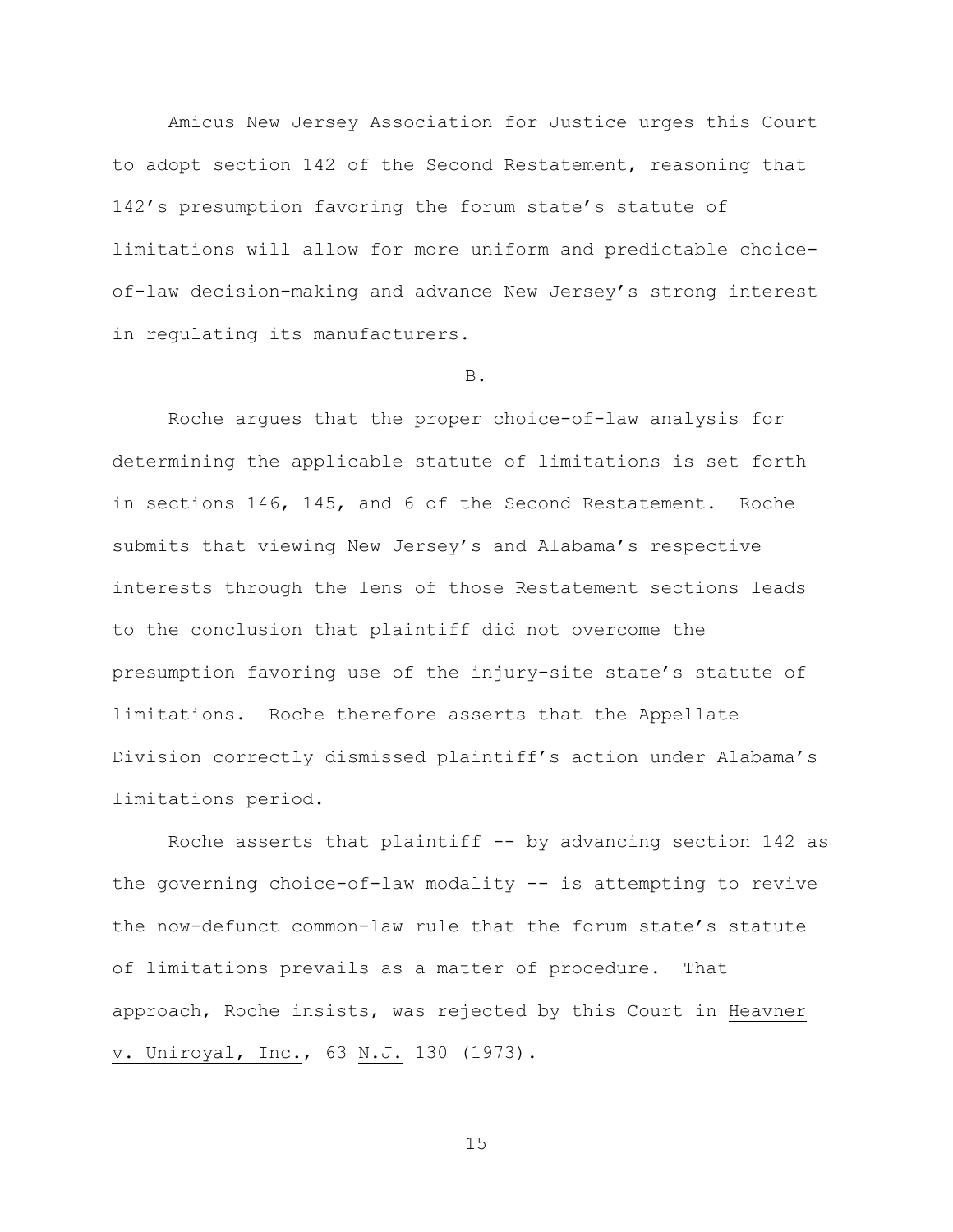Roche further asserts that, even if this Court were to apply section 142 to the choice-of-law issue in this case, the outcome would be no different; Alabama's statute of limitations would govern because nearly all of the significant events related to this litigation occurred in Alabama.

Amicus New Jersey Civil Justice Institute also asks this Court to reject plaintiff's invitation to adopt section 142 of the Second Restatement. The Civil Justice Institute expresses concern that ratifying section 142's framework will encourage forum shopping by out-of-state residents seeking to sue New Jersey pharmaceutical companies in our courts.

#### III.

When a civil action is brought in New Jersey, our courts apply New Jersey's choice-of-law rules in deciding whether this State's or another state's statute of limitations governs the matter. Gantes, supra, 145 N.J. at 484. This appeal raises the question: What are our choice-of-law rules in determining the applicable statute of limitations in a tort action? The trial court used the governmental-interest test expounded in Gantes, and the Appellate Division used the significant-relationship test found in sections 146, 145, and 6 of the Second Restatement -- a test intended to determine which state's substantive law will apply. Now, plaintiff argues that we should use the analytical framework set forth in section 142 of the Second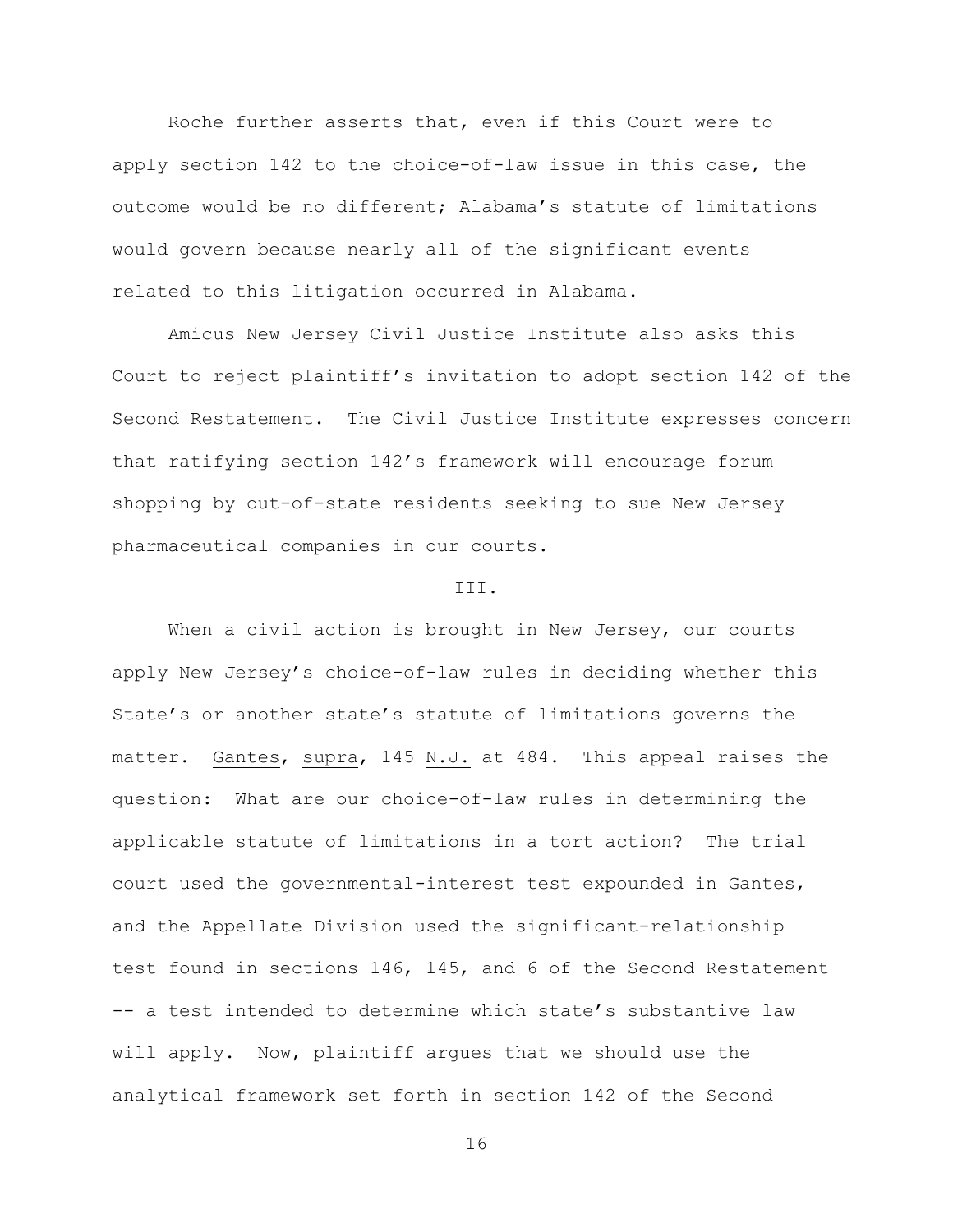Restatement, which was specifically designed to determine whether the forum state's or another state's statute of limitations will govern.

The analytical framework for deciding how to resolve a choice-of-law issue is a matter of law. See Mastondrea v. Occidental Hotels Mgmt. S.A., 391 N.J. Super. 261, 283 (App. Div. 2007). Because the trial court and Appellate Division have no better insight than this Court in determining such matters, we are not bound by their legal conclusions and therefore our review is de novo. See Zaman v. Felton, 219 N.J. 199, 216 (2014).

We begin with a brief discussion of some general choice-oflaw principles governing statutes of limitations.

#### A.

The first inquiry in any choice-of-law analysis is whether the laws of the states with interests in the litigation are in conflict. Gantes, supra, 145 N.J. at 484. When application of the forum state's or another state's statute of limitations results in the same outcome, no conflict exists, and the law of the forum state governs. Rowe v. Hoffmann-La Roche, Inc., 189 N.J. 615, 621 (2007). In contrast, when a complaint is timely filed within one state's statute of limitations but is filed outside another state's, then a true conflict is present. See Schmelzle v. ALZA Corp., 561 F. Supp. 2d 1046, 1048 (D. Minn.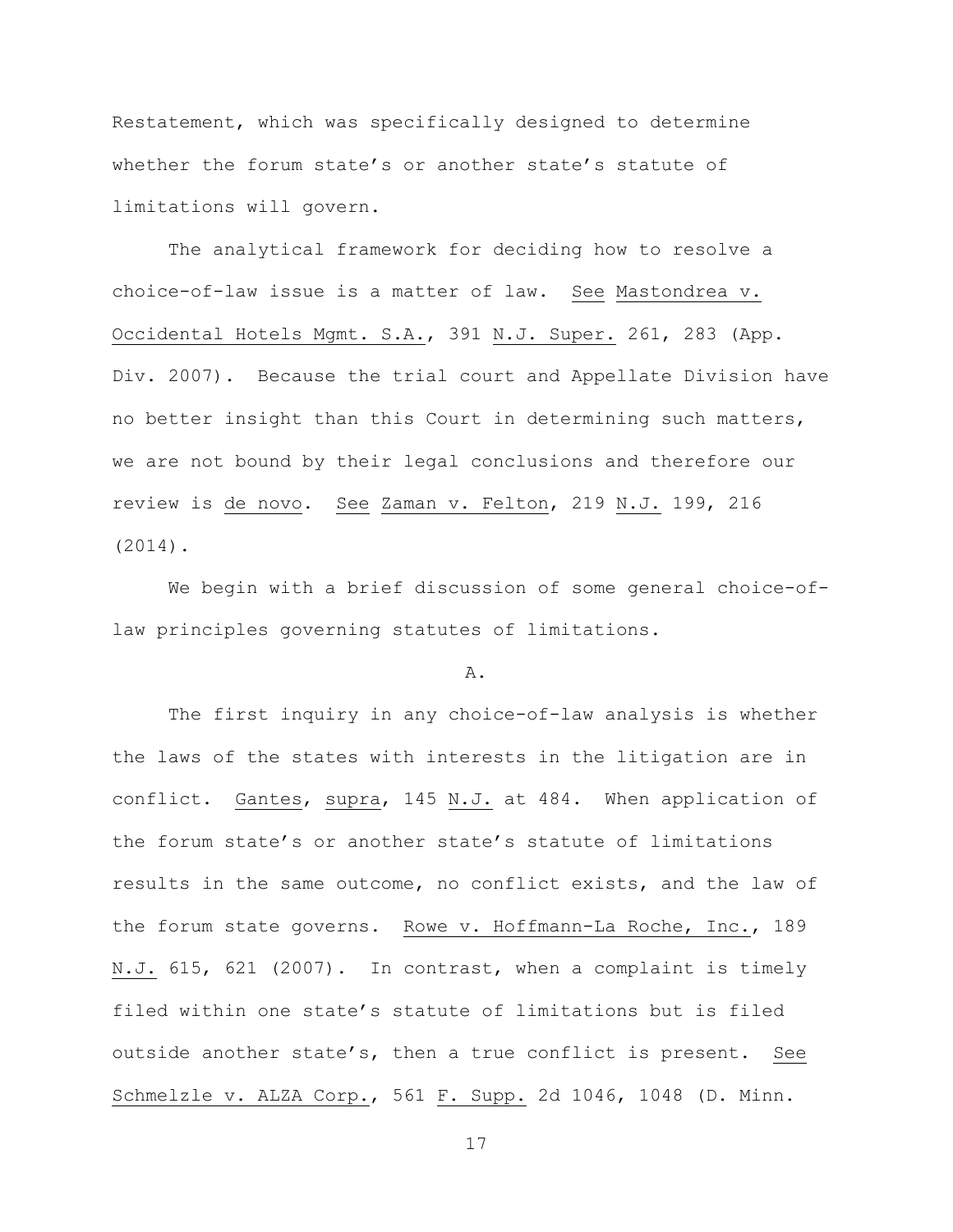2008). In other words, a true conflict of law arises when choosing between one or another state's statute of limitations is outcome determinative. See ibid. In that circumstance, a court must decide, under the appropriate choice-of-law rule, which jurisdiction's statute governs. In this case, New Jersey's and Alabama's statutes of limitations are in conflict. Plaintiff's lawsuit is only timely if New Jersey's limitations period applies.

The history of our evolving choice-of-law jurisprudence will provide context to the issue before us.

#### B.

Under the common law, the forum state -- the state in which a lawsuit was filed -- applied its own statute of limitations when a choice-of-law issue arose. See, e.g., Smith v. Smith, 90 N.J.L. 282, 286-87 (E. & A. 1917) ("A foreign judgment is subject to the statute of limitations of the lex fori $[j]$ ... the law of the place where the action is instituted." (citation omitted)). That approach was based on the common-law notion that statutes of limitations are "procedural in nature and therefore subject to the law of the forum." Marshall v. Geo. M. Brewster & Son, Inc., 37 N.J. 176, 180 (1962); accord Restatement (Second) of Conflicts of Law § 142 (Am. Law Inst.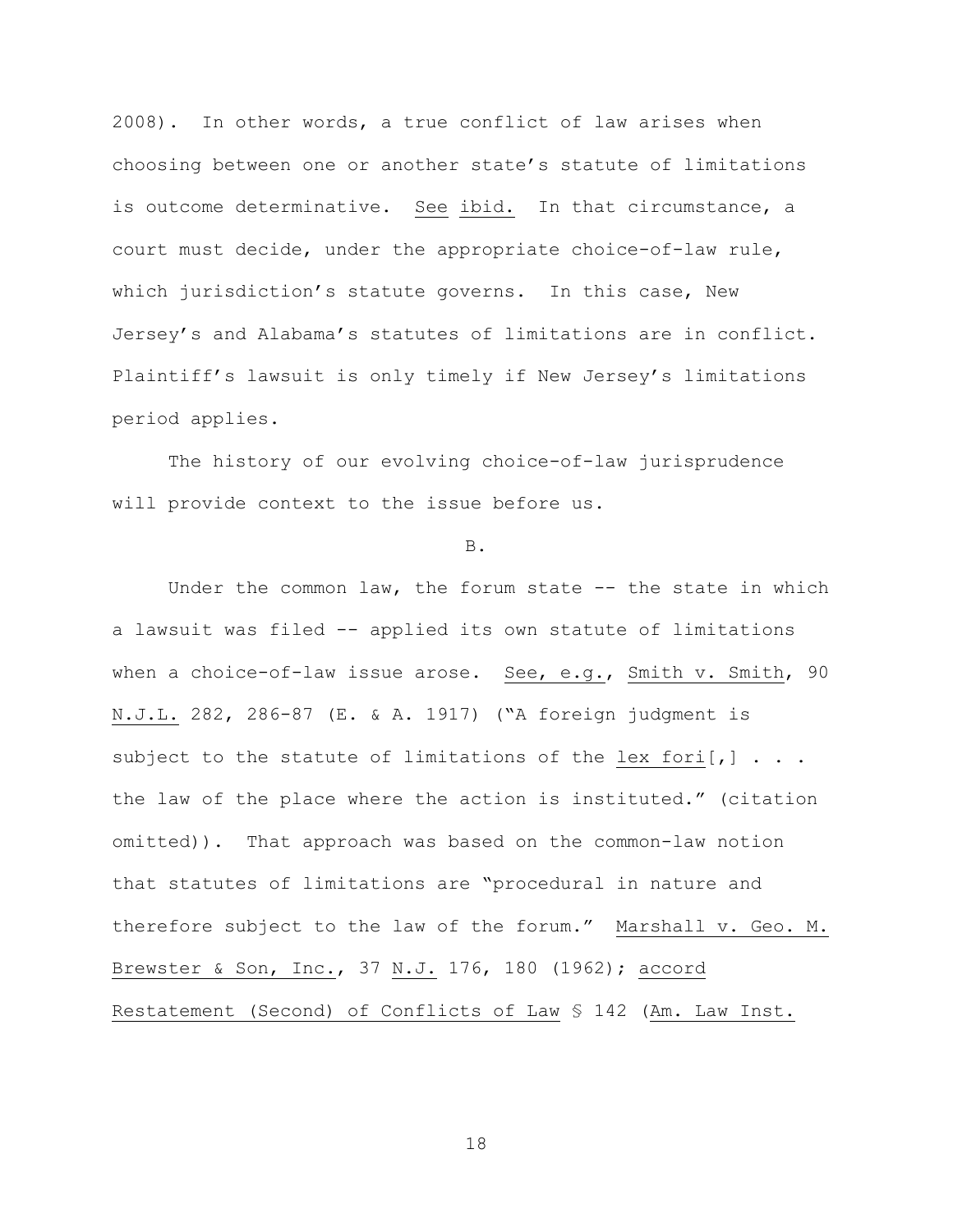1971).<sup>5</sup>

a<br>B

In Heavner v. Uniroyal, Inc., we rejected the inflexible common-law rule of always applying our own statute of limitations in choice-of-law matters merely because limitations periods were denominated as procedural. 63 N.J. 130, 140-41 (1973). We held that we were not bound to follow a rule based solely on historical tradition when no sound rationale remained for keeping the rule. See id. at 135-40. Instead, we adopted a new rule that weighed the contacts that each state had to the matter in determining the applicable statute of limitations.<sup>6</sup> Id. at 141.

Heavner involved a products-liability action brought in New

<sup>5</sup> Indeed, the 1971 version of Second Restatement section 142 adhered to this common-law approach. The original version of section 142 instructed that "[a]n action will not be maintained if it is barred by the statute of limitations of the forum" and that "[a]n action will be maintained if it is not barred by the statute of limitations of the forum, even though it would be barred by the statute of limitations of another state." Restatement (Second) of Conflicts of Law § 142 (Am. Law Inst. 1971) (emphasis added). In light of evolving choice-of-law jurisprudence and scholarship, the American Law Institute revised section 142 in 1988, reframing it to include a rebuttable presumption favoring the forum state. Restatement (Second) of Conflicts of Law \$ 142 (1971) (Am. Law Inst., amended 1988).

<sup>6</sup> By this time, this Court had also abandoned the lex loci delicti approach to resolve conflicts of substantive law, instead favoring the governmental-interest analysis. See Mellk v. Sarahson, 49 N.J. 226, 234-35 (1967) (criticizing First Restatement choice-of-law analysis as "unvarying and mechanical" approach that frustrated state public policy).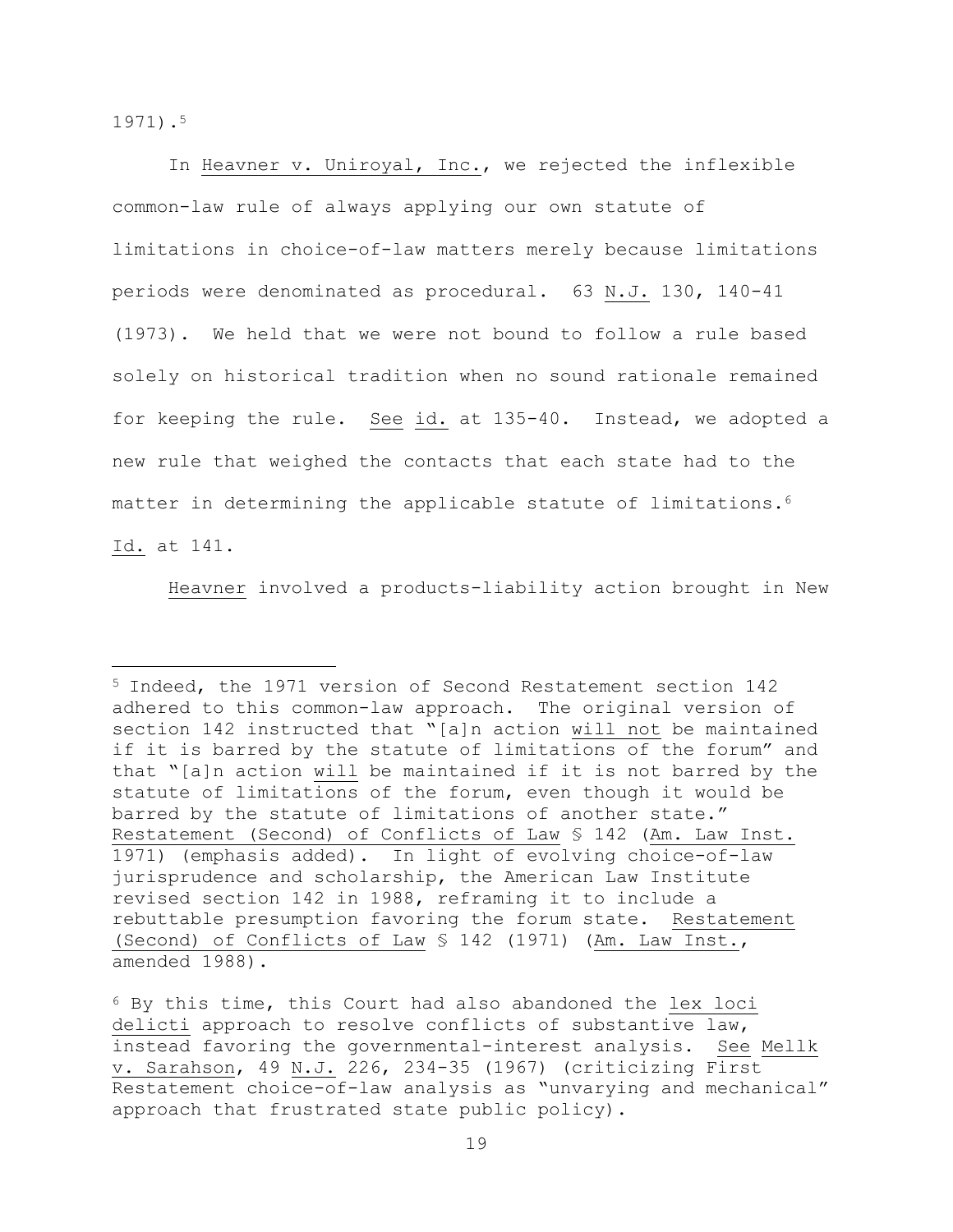Jersey. The plaintiff, a North Carolina resident, was driving a truck purchased in North Carolina when the truck's tire blew out, causing an accident in North Carolina. Id. at 133-34. The allegedly defective tire was mounted in North Carolina by the defendant Pullman, a Delaware corporation, which also sold the truck to the plaintiff. Id. at 134. The defendant Uniroyal, a New Jersey corporation, was the manufacturer and distributor of Uniroyal tires but was not alleged to have manufactured the defective tire in New Jersey. Ibid.; see also Gantes, supra, 145 N.J. at 487. Both of the defendant corporations did business throughout the United States. Heavner, supra, 63 N.J. at 134.

We found that the only connection between New Jersey and the products-liability action was Uniroyal's incorporation in this State. Id. at 134 n.3. In short, "New Jersey ha[d] no substantial interest in the matter." Id. at 141. We concluded that, despite the fact New Jersey was the forum state, North Carolina's statute of limitations should apply because that was where all the parties were located, where the cause of action arose, and where all relevant incidents occurred. Id. at 134 n.3, 141. The plaintiff's complaint was time barred under North Carolina law and therefore dismissed. Id. at 141-42.

Importantly, we stressed that our ruling was limited to the "factual pattern" in Heavner and that "there may well be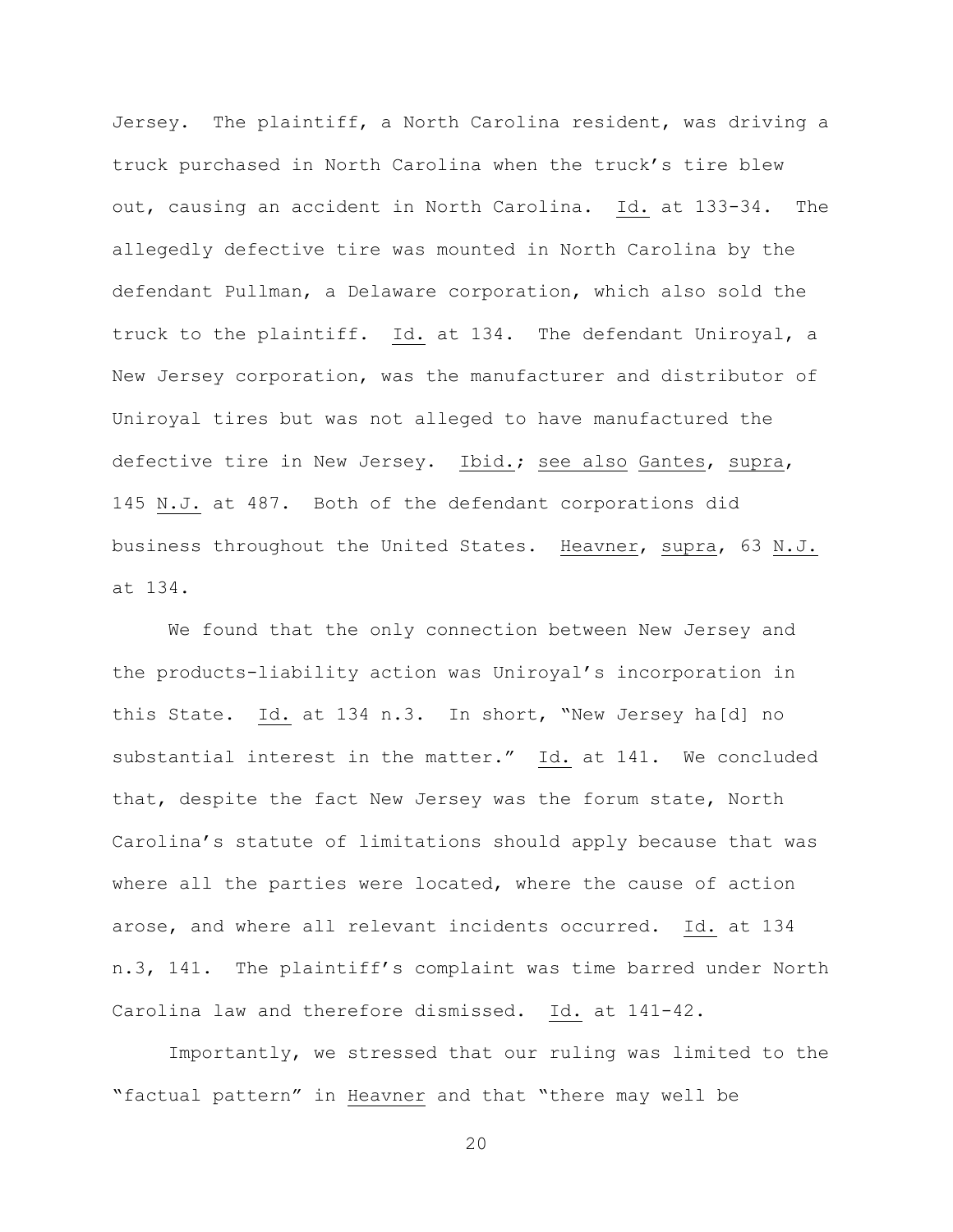situations involving significant interests of this state where it would be inequitable or unjust to apply the concept we here espouse."7 Id. at 141.

In Gantes v. Kason Corp., 145 N.J. 478 (1996), we further refined our choice-of-law rules guiding the selection of the appropriate statute of limitations among states with interests in the litigation. Relying on the animating principles of Heavner, we declared that "New Jersey's rule applies a flexible 'governmental-interest' standard, which requires application of the law of the state with the greatest interest in resolving the particular issue that is raised in the underlying litigation." Id. at 484. To determine the state with the greatest interest, we instructed courts to "identify the governmental policies underlying the law of each state and how those policies are affected by each state's contacts to the litigation and to the parties." Id. at 485 (quoting Veazey v. Doremus, 103 N.J. 244,

i<br>L

<sup>&</sup>lt;sup>7</sup> The Heavner Court specifically cited Marshall v. Geo. M. Brewster & Son, Inc. as one example in which New Jersey's "significant interests" would warrant application of New Jersey's statute of limitations, though noting that that case was affirmed using New Jersey's old common-law procedural approach. Heavner, supra, 63 N.J. at 141 n.6. In Marshall, the decedent was fatally injured at a Pennsylvania railroad improvement project involving New Jersey contractors, who had their principal places of business in this State. Ibid. New Jersey's statute of limitations applied to that wrongful death action brought in this State, despite the fact that decedent and his representative were nonresidents and the injury occurred in another state. Ibid.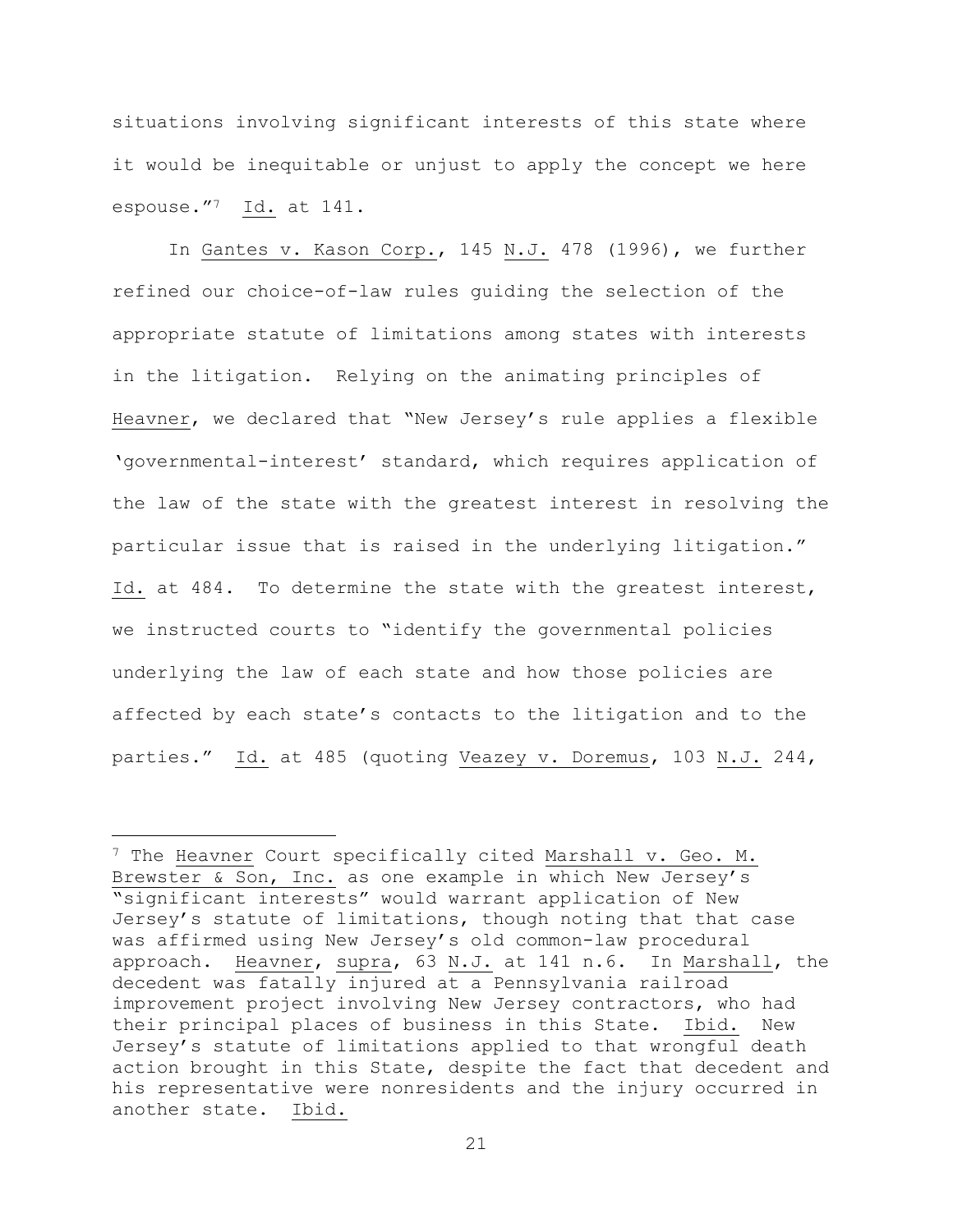248 (1986)).

Gantes involved a Georgia resident who died as a result of an allegedly defective moving part in a Georgia processing plant. Id. at 481-82. Her estate and heirs filed a wrongful death and survivorship products-liability action in this State against the New Jersey company that manufactured, distributed, and sold the part. Ibid. The complaint was filed after Georgia's statute of repose had expired but within New Jersey's two-year statute of limitations, which had been equitably tolled by the discovery rule. Id. at 485-87.

The obvious conflict between New Jersey's and Georgia's limitations periods required an analysis of the two states' interests in resolving the dispute. Ibid. In assessing Georgia's interests, the Court observed that Georgia's legislature enacted its ten-year statute of repose "to eliminate stale claims and stabilize products liability underwriting." Id. at 486 (quoting Chrysler Corp. v. Batten, 450 S.E.2d 208, 212 (Ga. 1994)). Georgia's statute of repose, however, was not implicated because it "is intended only to unburden Georgia courts and to shield Georgia manufacturers from claims based on product defects long after the product has been marketed or sold." Id. at 496. The Court emphasized that a New Jersey lawsuit against a New Jersey manufacturer did not raise concerns of "'open-ended liability' on [Georgia's] insurance industry and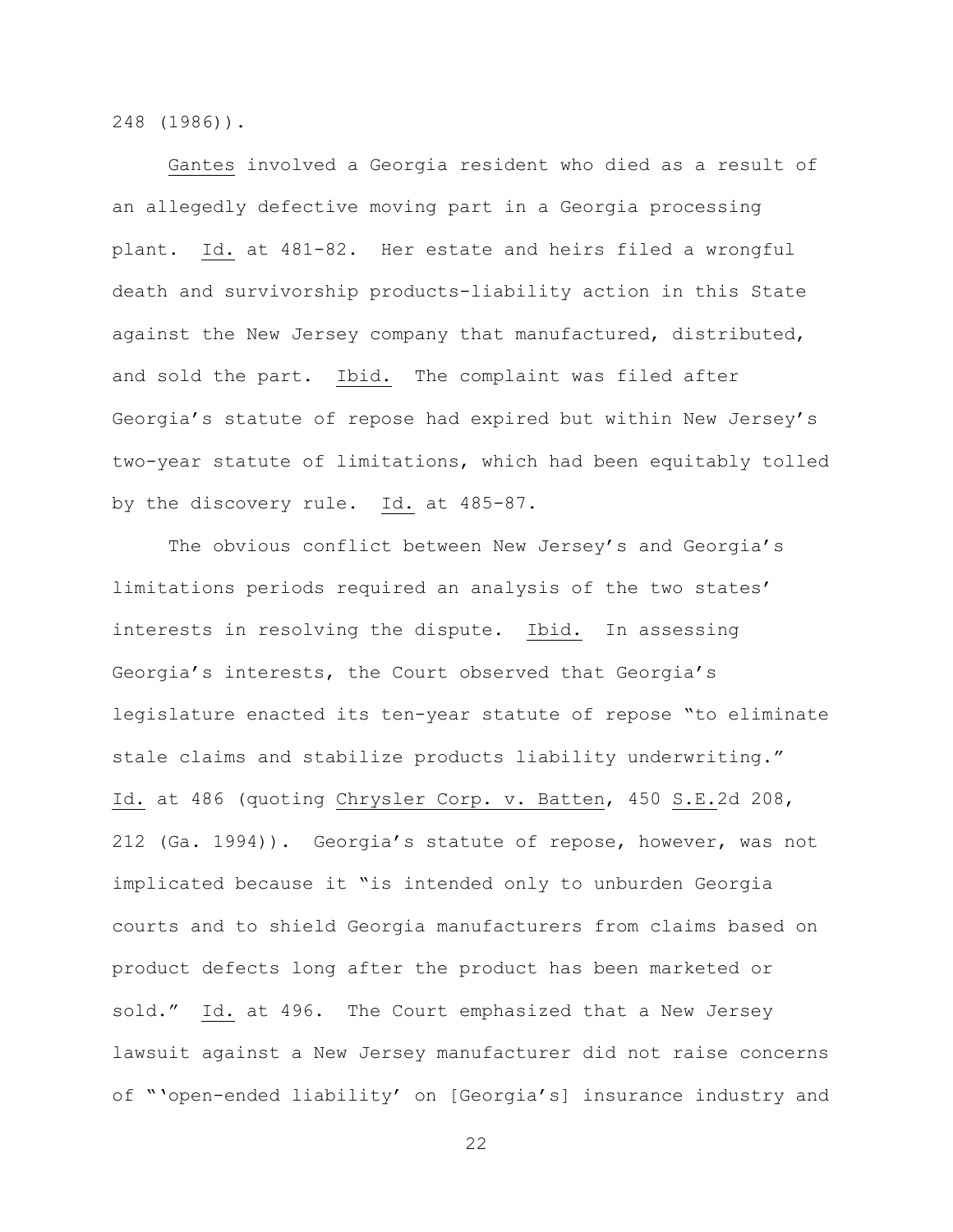stale claims on its courts." Id. at 494. Georgia's public policy, moreover, would not be frustrated by allowing, under New Jersey's statute of limitations, a Georgia resident's wrongful death action to proceed against a New Jersey manufacturer in a New Jersey court. Id. at 498.

In evaluating New Jersey's governmental interests, the Court recognized this State's "strong interest in encouraging the manufacture and distribution of safe products for the public and, conversely, in deterring the manufacture and distribution of unsafe products within the state." Id. at 490. Meritorious products-liability actions that are timely filed and hold manufacturers accountable for dangerous products further that interest. Ibid. In Gantes, the plaintiffs invoked the New Jersey court system to litigate a claim that had a material link to this State. Id. at 492. Unlike Georgia's statute of repose, New Jersey's statute of limitations not only discourages the filing of stale claims, but also, through its discovery rule, advances "flexible, equitable considerations based on notions of fairness to the parties and the justice in allowing claims to be resolved on their merits." Id. at 487. Our Court noted that New Jersey's substantial interest in deterrence outweighed any countervailing concerns about "burdens on domestic manufacturers or [about] fears of forum shopping and increased litigation in the courts of this State." Id. at 493.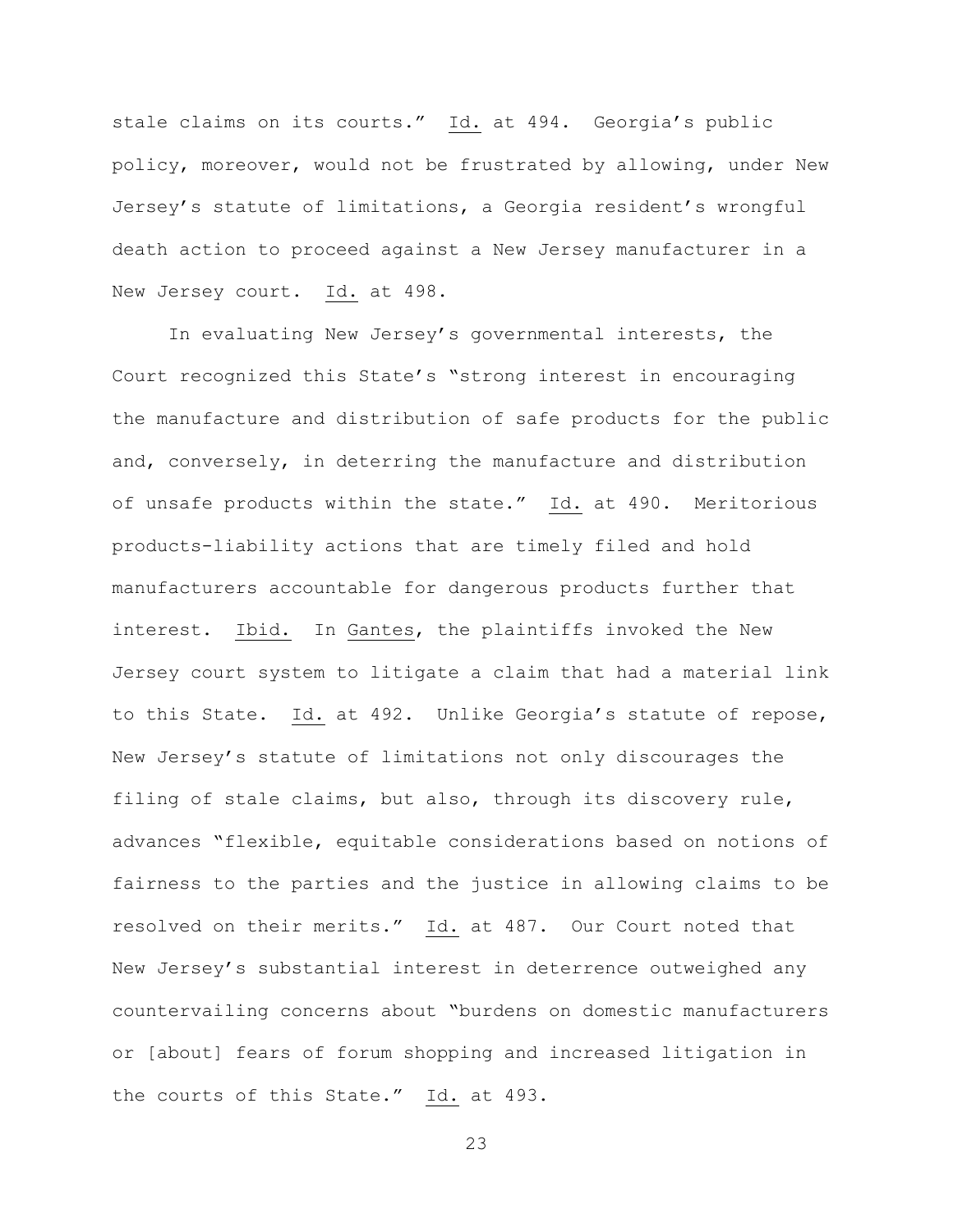Accordingly, our Court applied New Jersey's limitations period and permitted the wrongful death lawsuit to proceed. Id. at 499.

# C.

This Court had adopted the governmental-interest test to resolve choice-of-law issues concerning substantive tort law before Heavner and Gantes adopted that test for statutes of limitations. See Mellk, supra, 49 N.J. at 234-35 (finding that advantages of uniformly applying law of state where injury occurred "must yield when an unvarying and mechanical application of this rule would cause a result which frustrates a strong policy of this state while not serving the policy of the state where the accident occurred"); see also Camp Jaycee, supra, 197 N.J. at 139 (noting that "[i]n 1967, we joined with other jurisdictions in abandoning the First Restatement approach to tort cases, embracing the modern governmental interest analysis"). Significantly, our jurisprudence recognized that the application of the governmental-interest test might lead to different choice-of-law results concerning substantive law and statutes of limitations. For example, in Gantes, supra, this Court recognized that Georgia's substantive products-liability law governed and, yet, found that New Jersey had the greater governmental interest in applying its statute of limitations. 145 N.J. at 492-93, 495.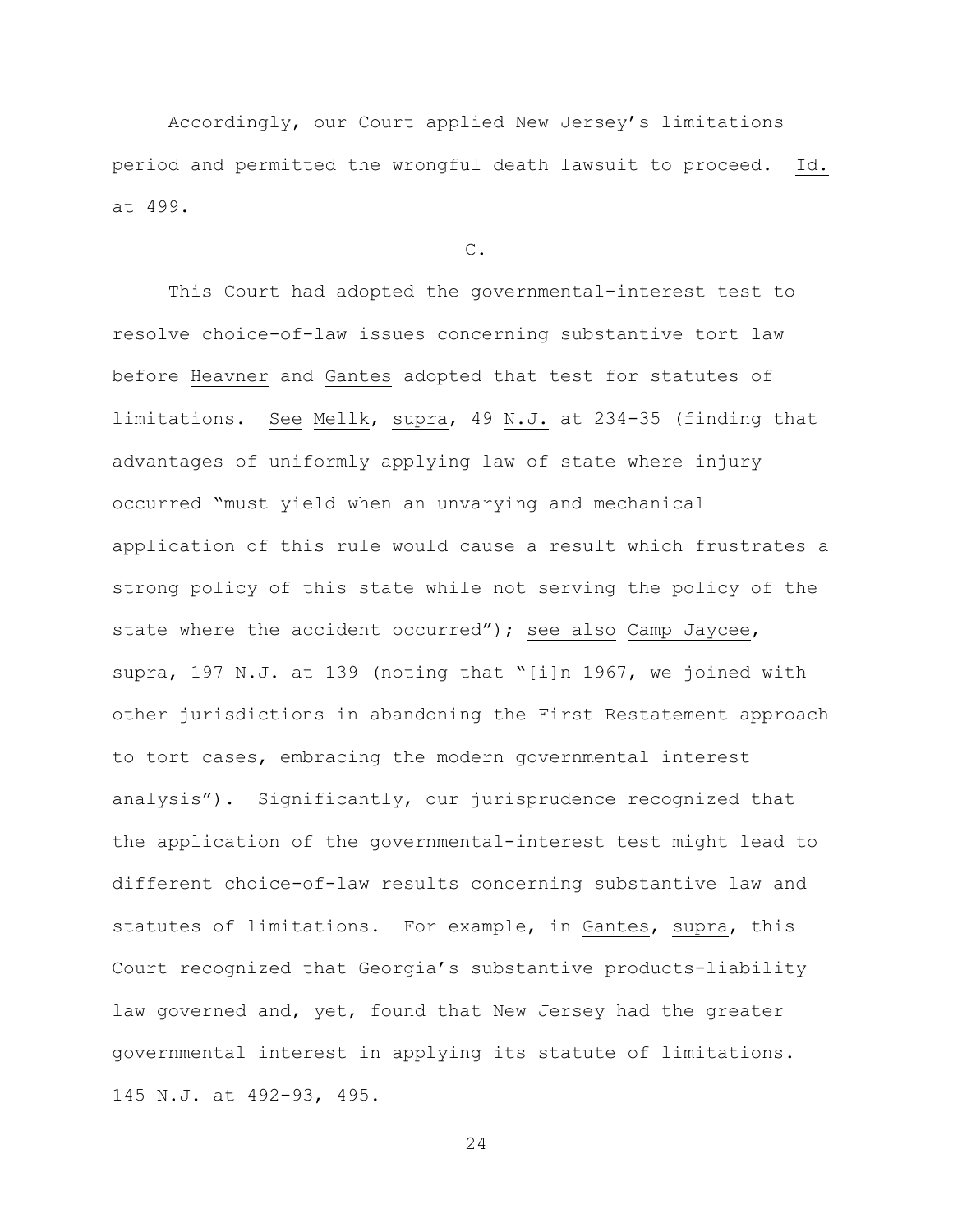The governmental-interest test remained the analytical tool for deciding choice-of-law issues related to substantive tort law and statutes of limitations until P.V. ex rel. T.V. v. Camp Jaycee, 197 N.J. 132 (2008). In Camp Jaycee, this Court formally adopted the Second Restatement's most-significantrelationship test in sections 146, 145, and 6 for deciding the choice of substantive law in tort cases involving more than one state. Id. at 142-43. We considered the most-significantrelationship test to be a more nuanced approach than the governmental-interest test. Id. at 142 n.4 (noting that Second Restatement's "most significant relationship test embodies all of the elements of the governmental interest test plus a series of other factors deemed worthy of consideration").

We noted, generally, in Camp Jaycee that one of the benefits of the Second Restatement is the use of "presumptions and detailed considerations that bear on conflicts analyses" in deciding choice of law. Id. at 140 (emphasis added). Indeed, "a set of presumptions" is the starting point for judges under the Second Restatement. Ibid. (quoting William L. Reynolds, Legal Process and Choice of Law, 56 Md. L. Rev. 1371, 1388 (1997)); see, e.g., Restatement (Second), supra, § 142 (setting presumption for choice of statutes of limitations in tort cases); Restatement (Second), supra, § 146 (setting presumption for choice of substantive tort law); Restatement (Second),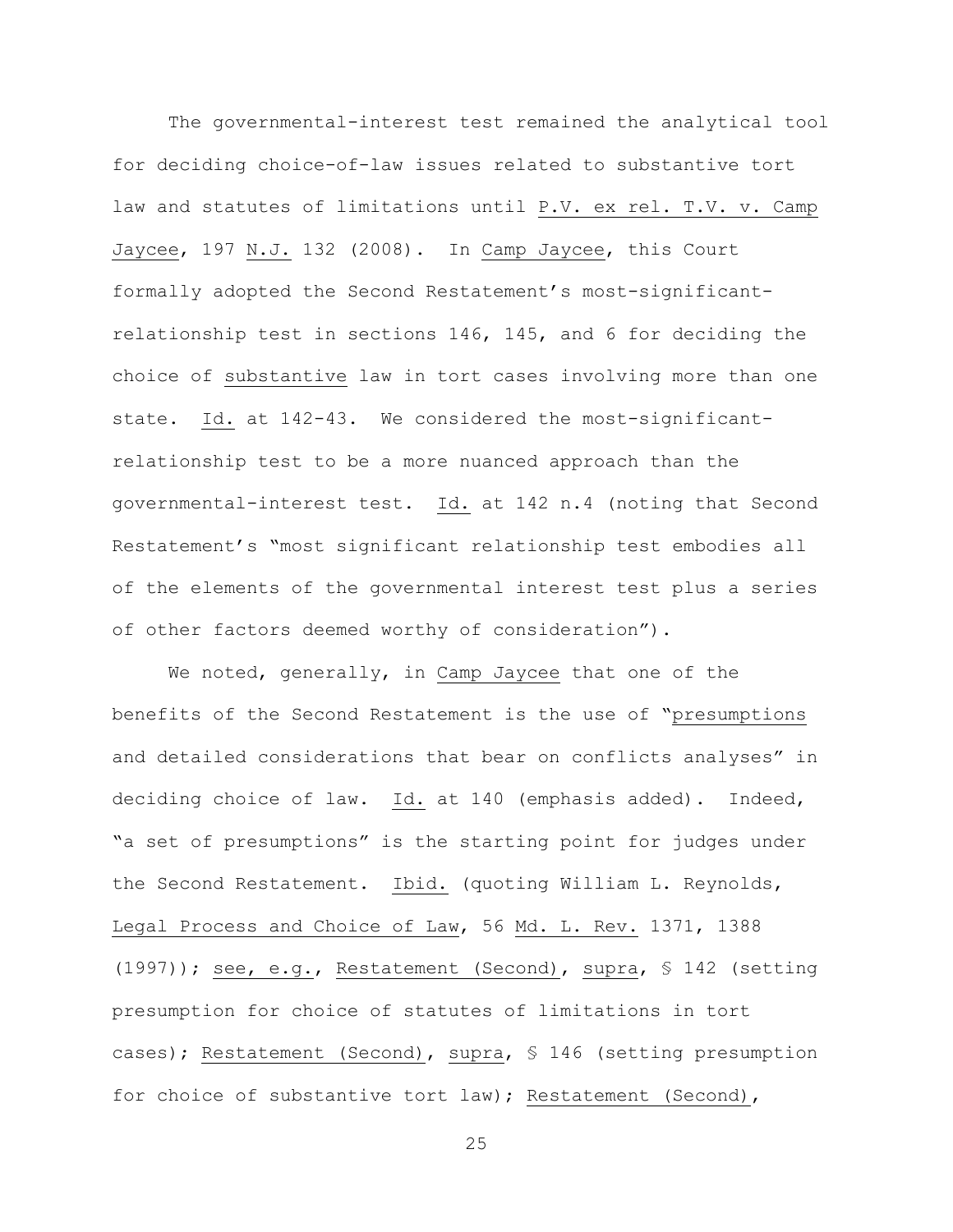supra, § 188 (setting presumption for choice of contract law).

In Camp Jaycee, supra, we held that in a personal-injury action, the substantive law of the place of injury is presumed to be the governing law under section 146. 197 N.J. at 141. That presumption is not overcome unless some other state has a more significant relationship with the parties and the occurrence based on an assessment of each state's contacts under section 145 and the guiding principles enunciated in section  $6.8$ Id. at 144-45. Absent another state having a more significant relationship, the substantive law of the injury-site state applies. Id. at 145.

The Camp Jaycee Court was well aware that the Second Restatement had crafted different presumptions to apply in various other scenarios. See id. at 140-41. In Camp Jaycee, choosing between this State's and another state's statute of limitations was not an issue. If it were an issue, we surely would have acknowledged section 142, which is entitled, "Statute of Limitations of Forum." The Court, therefore, had no reason to appraise the Second Restatement's presumption that favors

i<br>L

 $8$  The section 145 factors are: "(a) the place where the injury occurred, (b) the place where the conduct causing the injury occurred, (c) the domicil, residence, nationality, place of incorporation and place of business of the parties, and (d) the place where the relationship, if any, between the parties is centered." Restatement (Second), supra, § 145. The section 6 factors are listed infra at 31.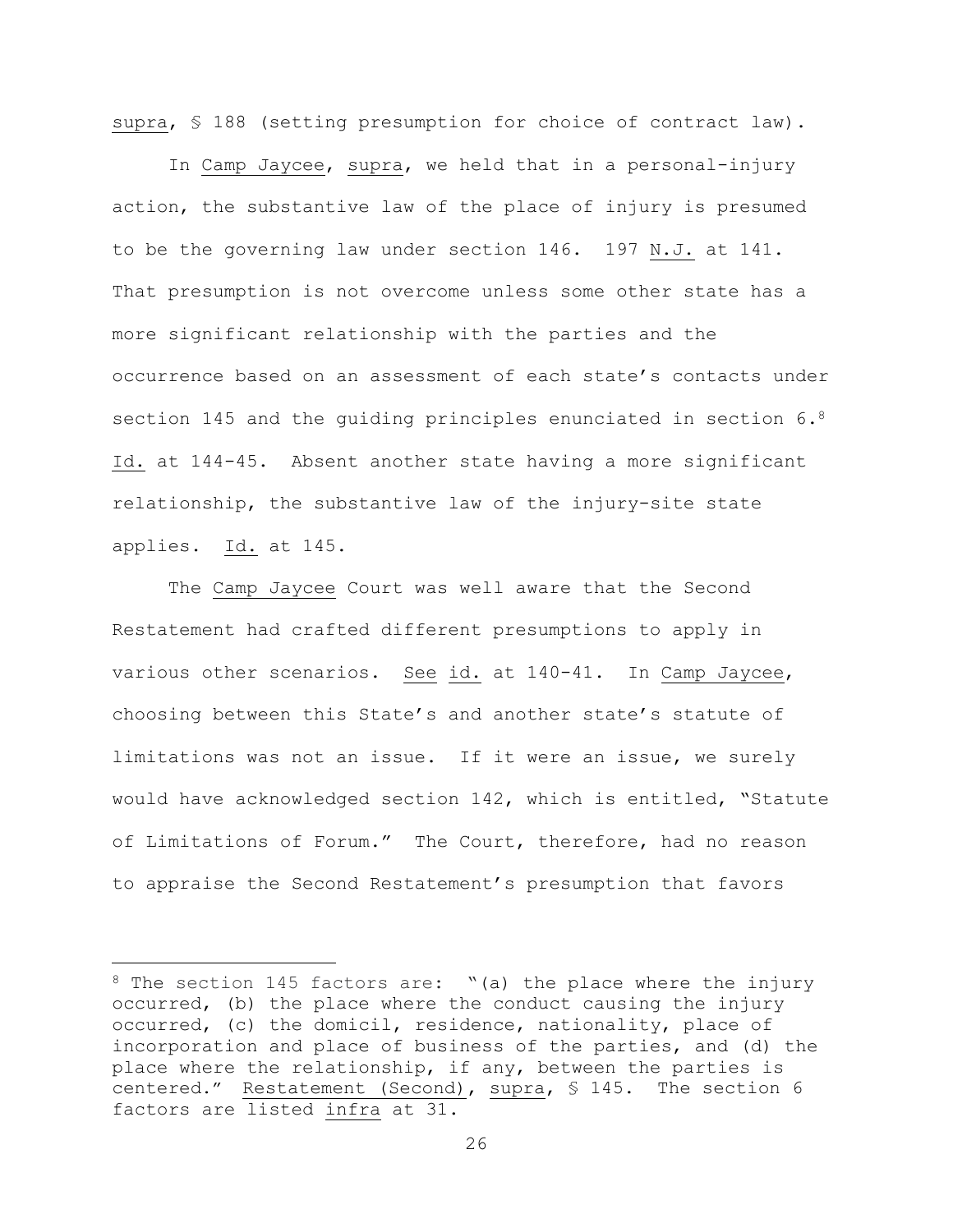applying the forum's statute of limitations in tort cases. See Restatement (Second), supra, § 142.

In Cornett v. Johnson & Johnson, 211 N.J. 362 (2012), the Court did not adopt the Appellate Division's use of the injurysite presumption of Restatement section 146 in determining whether New Jersey's or Kentucky's statute of limitations applied in that products-liability case. See also Cornett v. Johnson & Johnson, 414 N.J. Super. 365, 378-83 (App. Div. 2010), aff'd as modified, 211 N.J. 362 (2012). Instead, by finding that there was no conflict between the statutes of limitations of the two states, the Court elided the issue of whether the governmental-interest test or the Second Restatement would govern.9 Cornett, supra, 211 N.J. at 377-78.

i<br>L

<sup>&</sup>lt;sup>9</sup> In Cornett, the plaintiffs' lawsuit expired under Kentucky's one-year statute of limitations, despite its equitable tolling provision, whereas the lawsuit was viable under New Jersey's two-year statute and its equitable discovery rule. Cornett, supra, 211 N.J. at 374, 377-78. The appellate panel in Cornett assumed for purposes of its choice-of-law analysis that there was a conflict. Cornett, supra, 414 N.J. Super. at 378. Compare Ky. Rev. Stat. Ann. § 413.140(1)(a), and Perkins v. Ne. Log Homes, 808 S.W.2d 809, 818-19 (Ky. 1991), with N.J.S.A. 2A:14-2, and Baird v. Am. Med. Optics, 155 N.J. 54, 65-66 (1998). Our Court concluded that, because the two states had equitable tolling provisions, the differences in their limitations periods did not "create a true conflict of laws" because the differences were not "offensive or repugnant to the public policy of this state." 211 N.J. at 377. Going forward, to avoid any confusion, we are establishing a bright-line rule: a conflict of law is present whenever the selection of one statute of limitations over another is outcome dispositive. See Schmelzle, supra, 561 F. Supp. 2d at 1048 ("An actual conflict exists if choosing the [statute of limitations] of one state or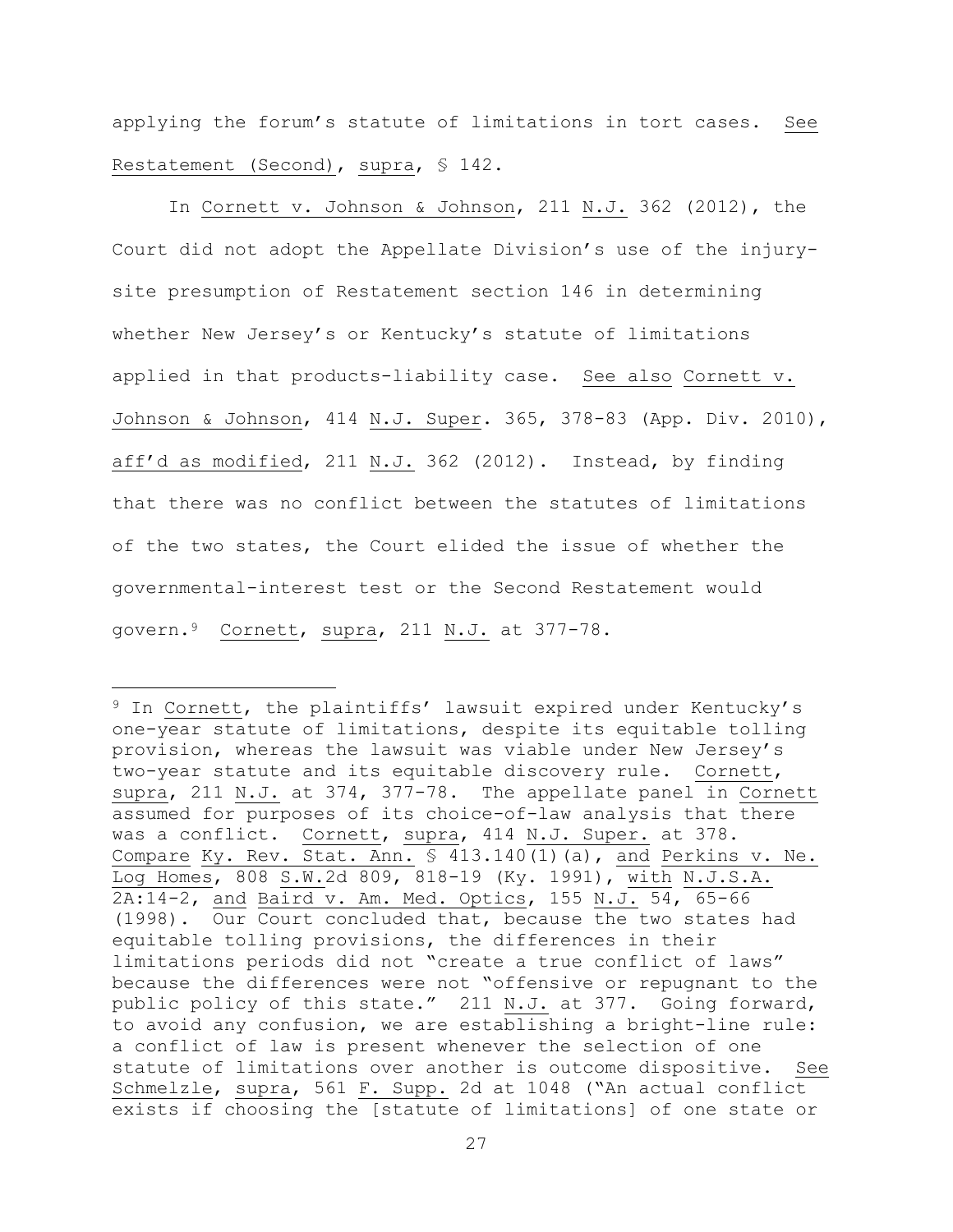Camp Jaycee's adoption of sections 146, 145, and 6 of the Second Restatement to resolve conflicts of substantive law in tort actions with an injury-site presumption was not a signal that we would apply the same choice-of-law test for statutes of limitations. Indeed, the drafters of the Second Restatement did not intend that sections 146 and 145 would be used for statuteof-limitations choice-of-law determinations. That is so because the American Law Institute crafted section 142 of the Second Restatement precisely to address statutes of limitations as an independent issue for choice-of-law purposes. The rationales for whether the forum state's substantive law or statute of limitations should govern are different. That was evident in Gantes, supra, where Georgia's products-liability law governed, but New Jersey's statute of limitations applied. 145 N.J. at 492-93, 495-96.

The essential purpose of substantive tort law is to provide a remedy to a party who has been wronged, see Fu v. Fu, 160 N.J. 108, 123 (1999), whereas the essential purpose of a statute of

i<br>L

D.

the other is outcome determinative." (citation omitted)); see also Spence-Parker v. Del. River & Bay Auth., 656 F. Supp. 2d 488, 497 (D.N.J. 2009) (reinforcing that only if "there is no divergence between the potentially applicable laws" is court not presented with conflict). To be clear, when a lawsuit is filed timely under one state's statute of limitations but not under another's, a conflict of law exists, and a choice-of-law analysis is required.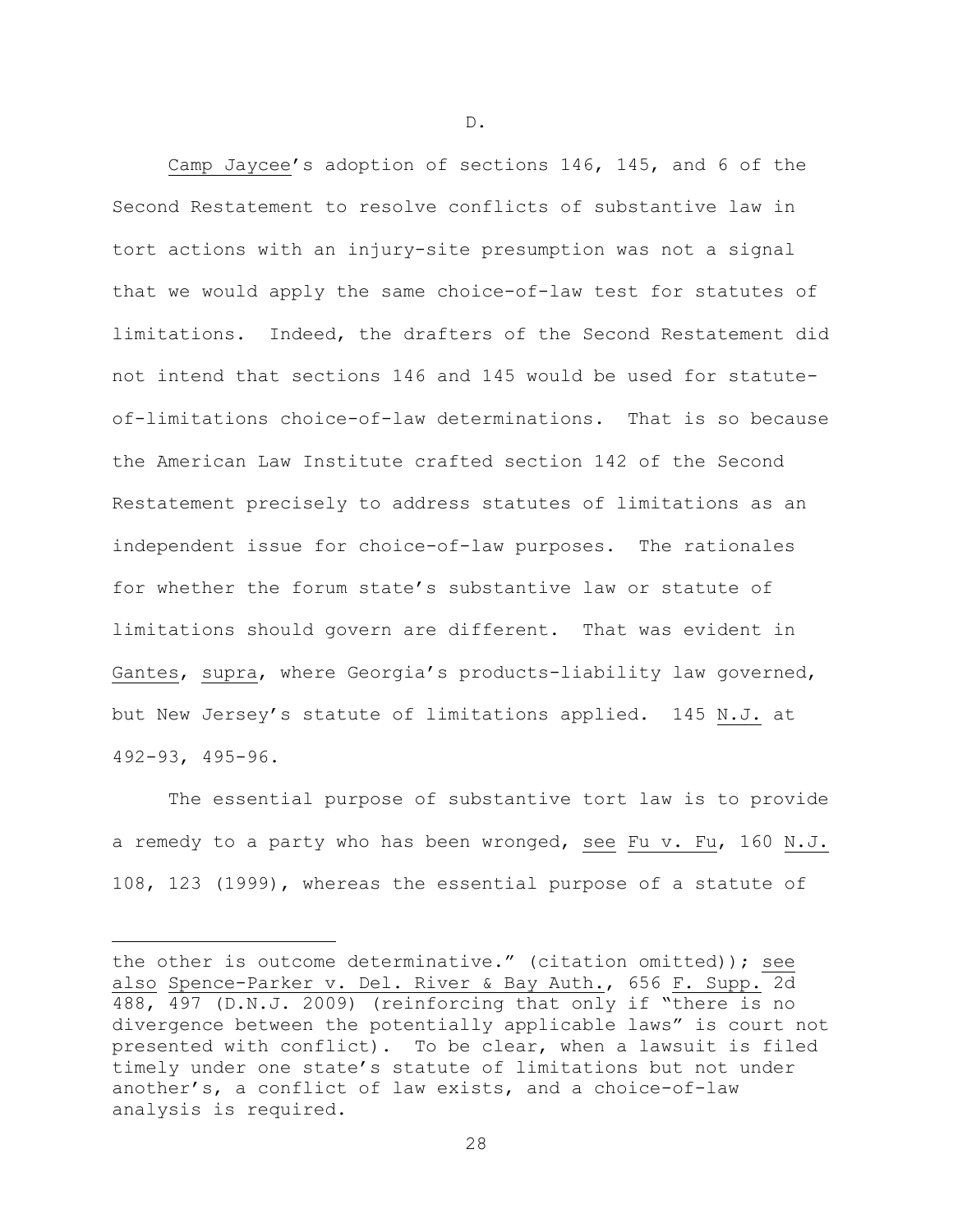limitations is to encourage litigants to file timely claims and to bar the litigation of stale claims, see Gantes, supra, 145 N.J. at 486. Those differences were recognized in the common law and are recognized by the presumptions in Second Restatement sections 146 and 142.

There are strong policy reasons for this Court to adopt section 142 as the choice-of-law rule for statutes of limitations. Incorporating section 142 into our choice-of-law analysis for tort purposes completes the conversion from the governmental-interest standard to the Second Restatement begun in Camp Jaycee.

We therefore turn to a discussion of section 142 of the Second Restatement.

E.

The Second Restatement recognizes that when the forum state has a substantial interest in litigation brought in its courts, the forum state's statute of limitations, ordinarily, will apply. Section 142 provides:

> Whether a claim will be maintained against the defense of the statute of limitations is determined under the principles stated in § 6. In general, unless the exceptional circumstances of the case make such a result unreasonable:

- (1) The forum will apply its own statute of limitations barring the claim.
- (2) The forum will apply its own statute of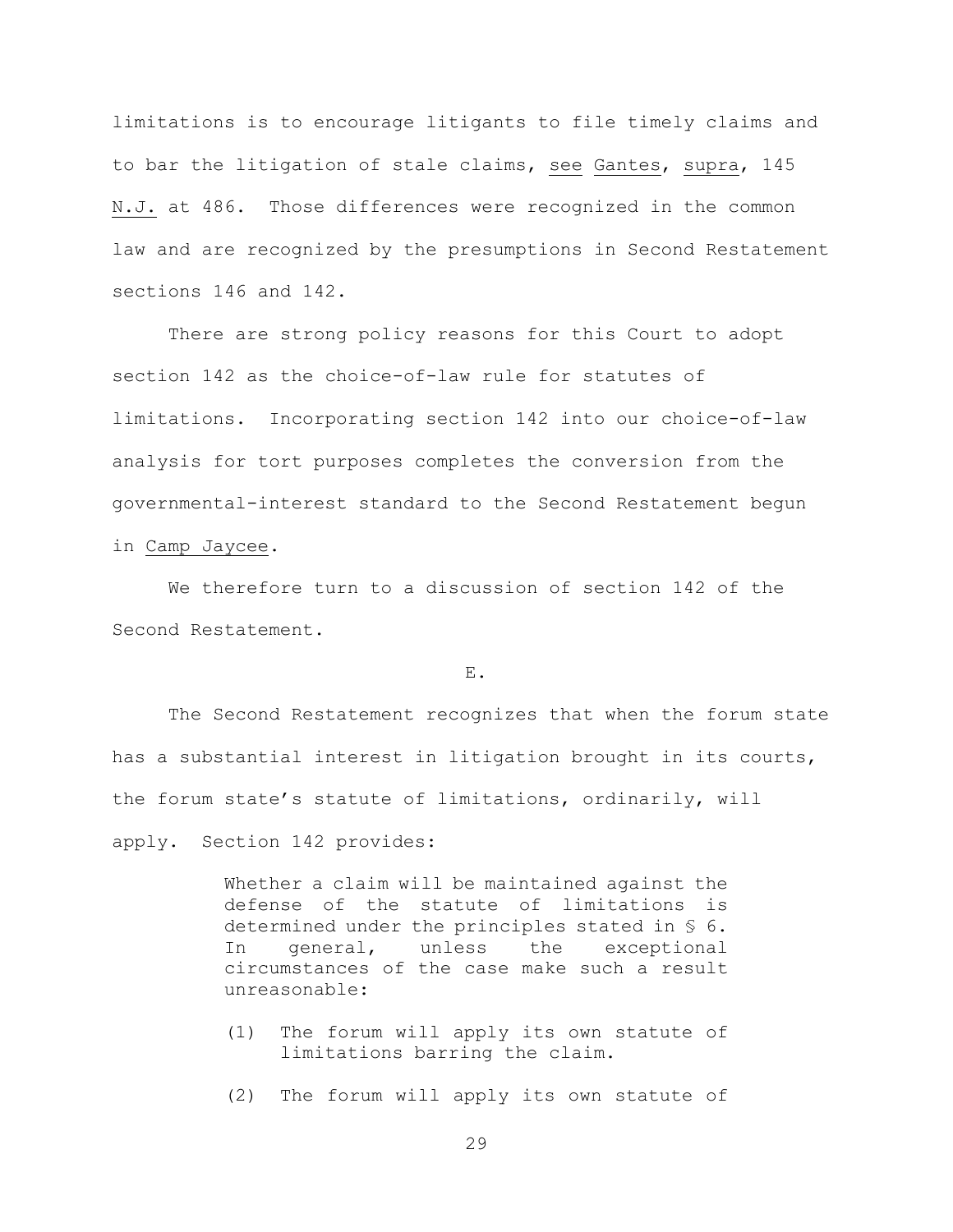limitations permitting the claim unless:

- (a) maintenance of the claim would serve no substantial interest of the forum; and
- (b) the claim would be barred under the statute of limitations of a state having a more significant relationship to the parties and the occurrence.

### [Restatement (Second), supra, § 142.]

Section 142's presumption, like other presumptions in the Second Restatement, channels judicial discretion and advances notions of uniformity and predictability. Under section  $142(2)$  (a), the statute of limitations of the forum state generally applies whenever that state has a substantial interest in the maintenance of the claim. See Restatement (Second), supra,  $\leq 142(2)$ . In that circumstance, the inquiry ends for statute-of-limitations purposes, unless exceptional circumstances would render that result unreasonable. Restatement (Second), supra, § 142. Only when the forum state has "no substantial interest" in the maintenance of the claim does a court consider section  $142(2)$  (b) -- whether "the claim would be barred under the statute of limitations of a state having a more significant relationship to the parties and the occurrence." Restatement (Second), supra, § 142(2)(a)-(b). In determining whether another state has a more significant relationship to the parties and the occurrence, a court must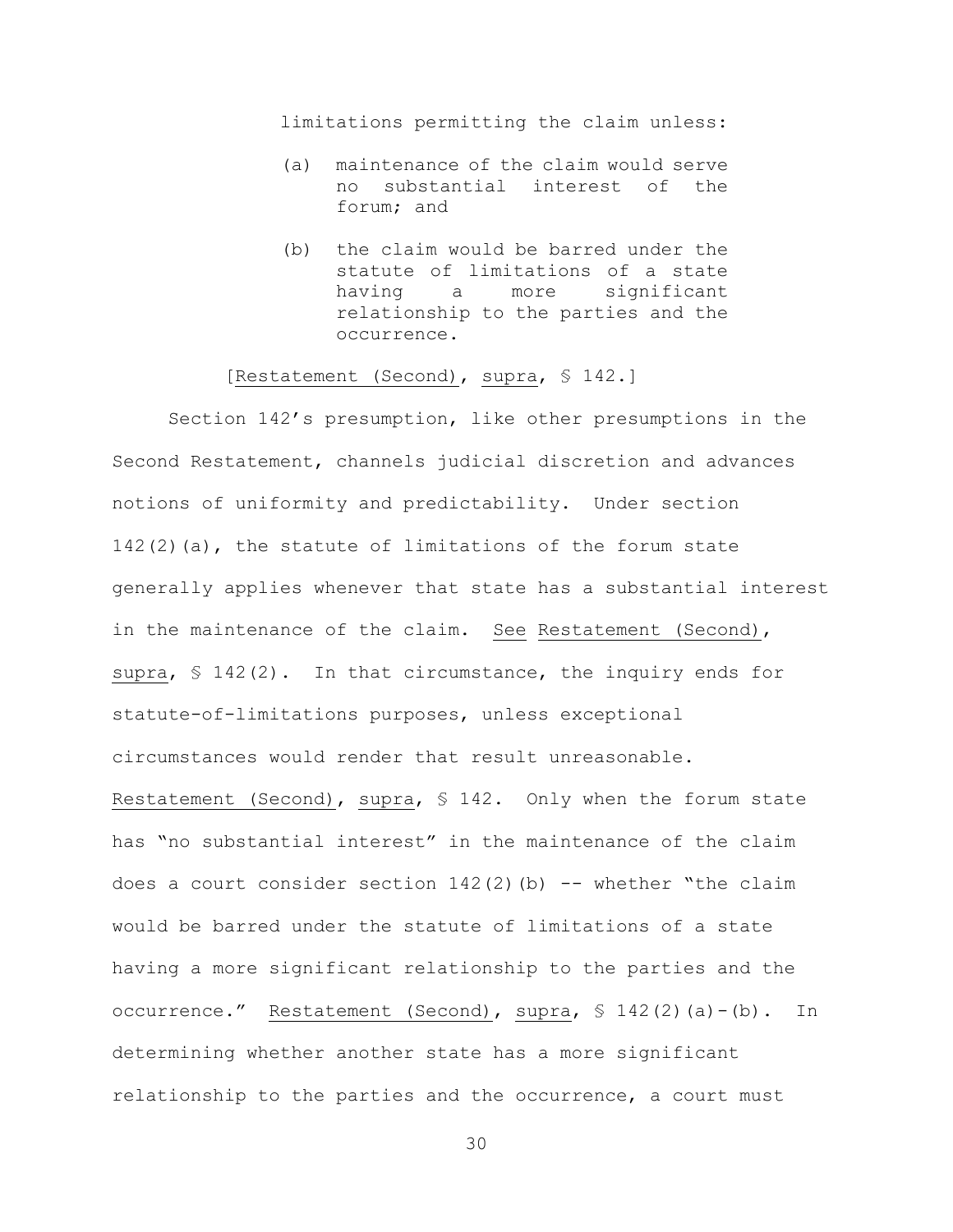then consider overarching choice-of-law principles embodied in the factors in section 6:

- (a) the needs of the interstate and international systems,
- (b) the relevant policies of the forum,
- (c) the relevant policies of other interested states and the relative interests of those states in the determination of the particular issue,
- (d) the protection of justified expectations,
- (e) the basic policies underlying the particular field of law,
- (f) certainty, predictability and uniformity of result, and
- (g) ease in the determination and application of the law to be applied.

[Restatement (Second), supra, § 6(2).]

Section 142 benefits from an ease of application; places both this State's and out-of-state's citizens on an equal playing field, thus promoting principles of comity; advances predictability and uniformity in decision-making; and allows for greater certainty in the expectations of the parties.

Second Restatement section 142 makes clear that when New Jersey has a substantial interest in the litigation and is the forum state, it will generally apply its statute of limitations. See Restatement (Second), supra,  $$142(2)$ . That rule is consistent with our holding in Gantes, supra, in which we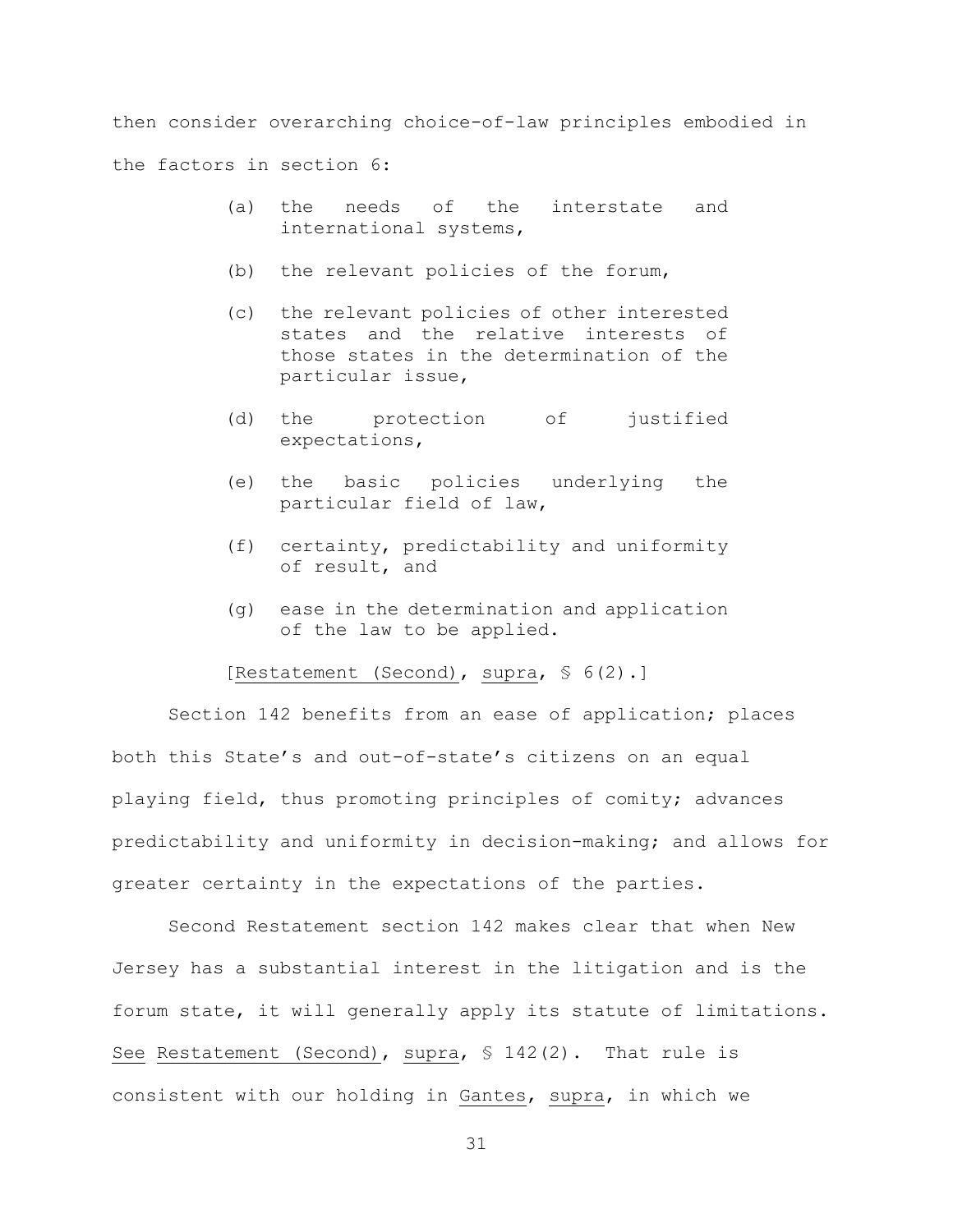allowed an out-of-state citizen to pursue a products-liability action against a New Jersey manufacturer in our state courts because of New Jersey's substantial interest in ensuring the manufacture and distribution of safe products. 145 N.J. at 490. When claims are timely filed by a New Jersey or another state's resident, and New Jersey has a substantial interest in the litigation, providing parity between an in-state and out-ofstate citizen makes perfect sense in a system sensitive to interstate comity.

This rule also benefits New Jersey companies. Under the Appellate Division's application of Second Restatement sections 146 and 145, the statute of limitations of the state where the injury occurred would presumptively apply even when the New Jersey limitations period had expired. In that circumstance, the out-of-state citizen could proceed with a claim when a New Jersey resident could not if the injury had occurred in this State. That deprives New Jersey companies of the protections of this State's statute of limitations against another state's longer limitations period.

A New Jersey company, generally, should not have to defend against a claim that is stale under this State's statute of limitations in our courts, whether that claim is brought by a New Jersey resident or a citizen of another state. When a plaintiff from another state with a longer limitations period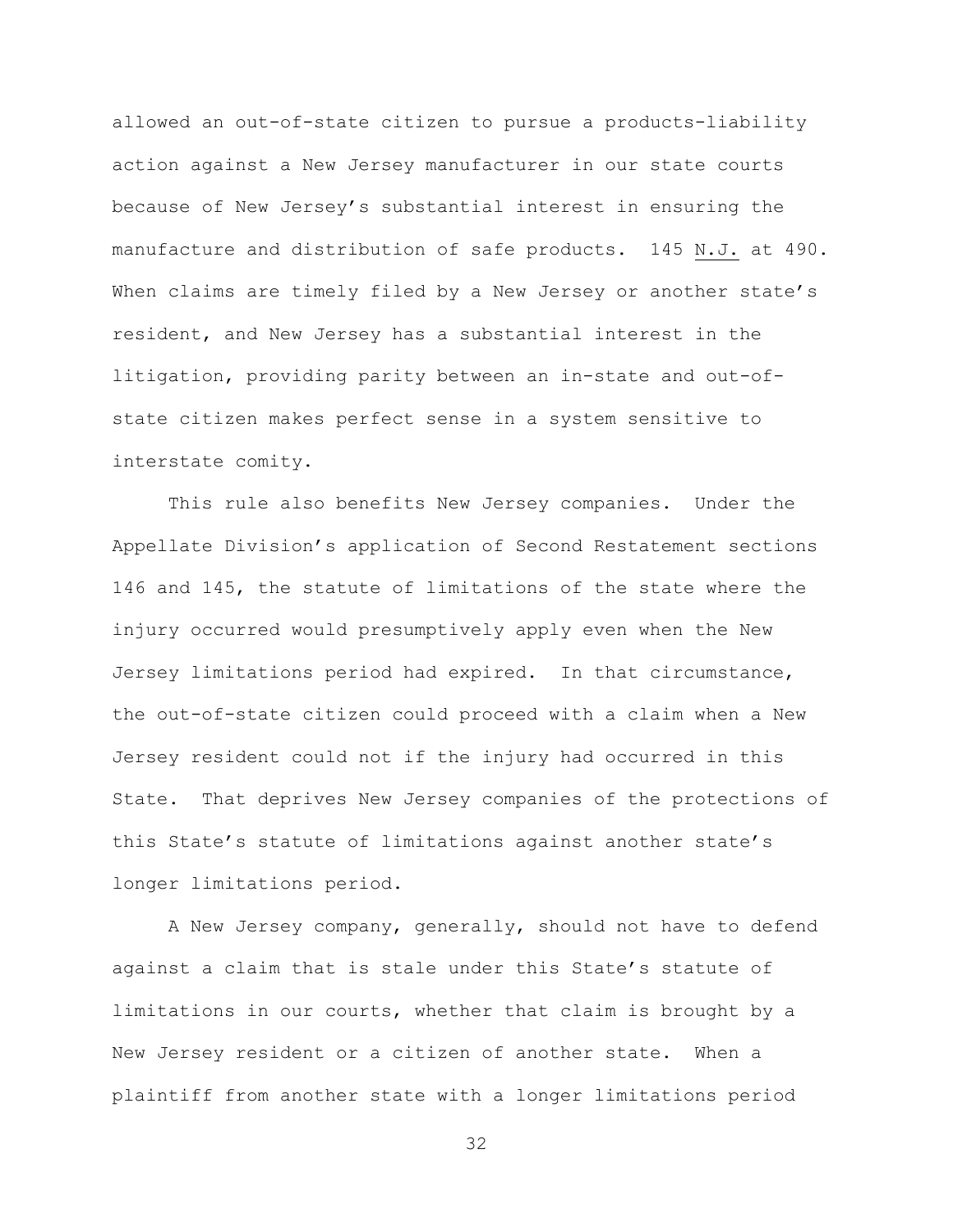seeks to press a claim against a New Jersey manufacturer in our state courts after New Jersey's statute of limitations has expired, section 142 ordinarily will not permit the claim to proceed. See Restatement (Second), supra, § 142(1) (stating that absent "exceptional circumstances" that would make result "unreasonable," "[t]he forum will apply its own statute of limitations barring the claim"). Moreover, when New Jersey has no substantial interest in the litigation, under section 142, our courts will not apply our State's statute of limitations to save a claim when another state has a more significant relationship to the case. See Restatement (Second), supra,  $$142(2)$ .

Pitcock v. Kasowitz, Benson, Torres & Friedman, LLP, 426 N.J. Super. 582 (App. Div. 2012), illustrates this point. In that case, the plaintiff -- a former partner in a New York City law firm -- filed a malicious-abuse-of-process lawsuit against the law firm. Id. at 585. By the time the lawsuit was filed, New York's one-year statute of limitations had expired, but New Jersey's two-year limitations period had not. Ibid.

In light of Camp Jaycee's adoption of the Second Restatement to resolve substantive tort law conflicts, the appellate panel predicted that this Court would "apply the 'most significant relationship' test of section 142 in determining the applicable statute of limitations" in tort cases. Id. at 589.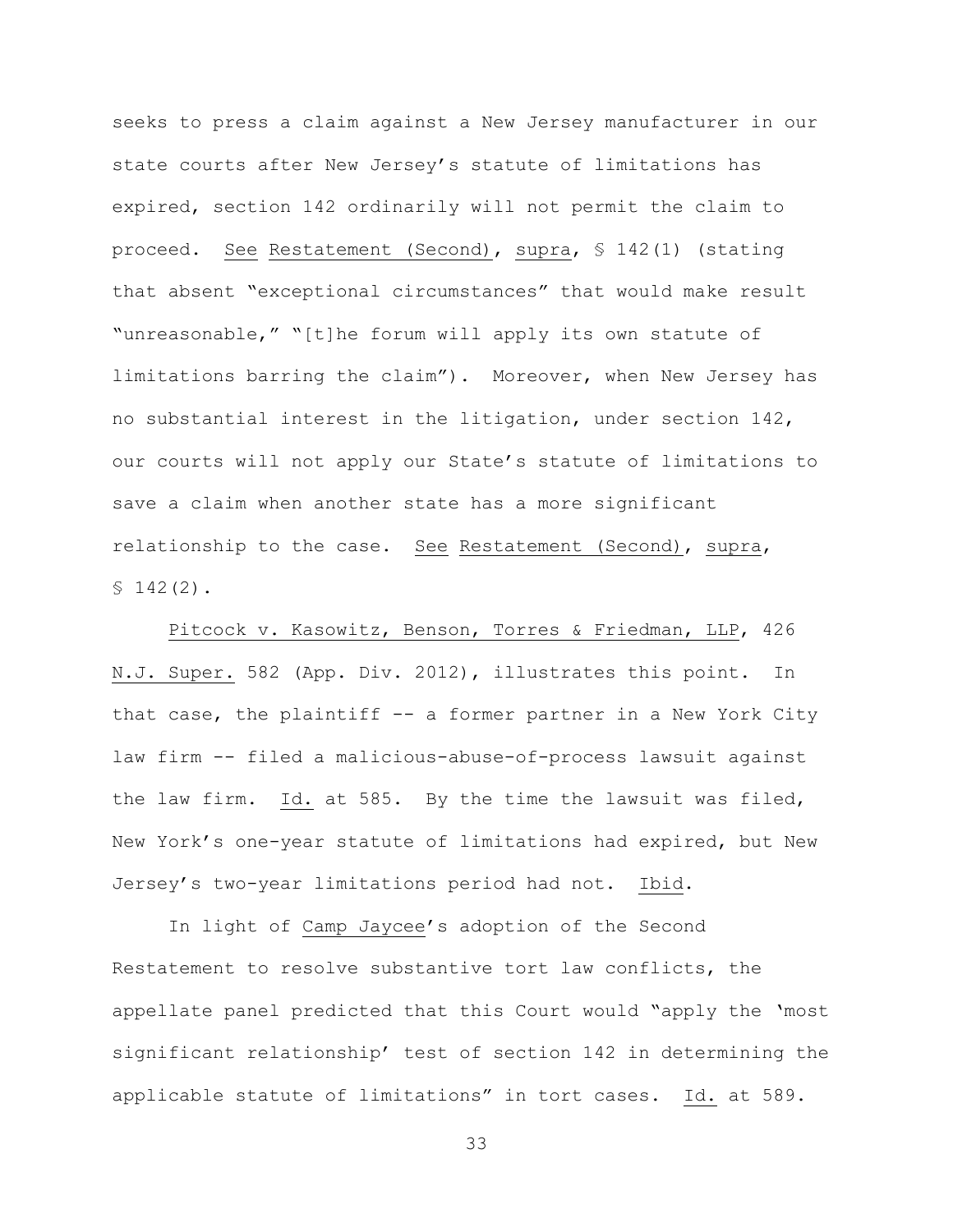Although the plaintiff was a New Jersey resident, the firm's primary office was in New York, where the plaintiff worked. Id. at 584. Previously, the firm had filed an action in New York Supreme Court claiming that the plaintiff breached contractual and fiduciary duties based on his allegedly improper conduct in New York. Ibid. The firm's New York claim ultimately was dismissed, which led to the malicious-abuse-of-process lawsuit filed by the plaintiff in New Jersey. Id. at 584-85.

In an opinion authored by Judge Skillman, the panel concluded that New Jersey did not have a substantial interest in "protecting its residents from financial harm arising from their professional activities in another state" and that New York "clearly ha[d] 'a more significant relationship to the parties and the occurrence' than New Jersey." Id. at 589-90 (quoting Restatement (Second), supra, § 142(2)(b)). Accordingly, the panel affirmed the dismissal of the action, applying New York's one-year statute of limitations. Id. at 591. Also of interest is Judge Skillman's observation that application of section 142 in that case did "not generally differ substantially from the 'governmental interest' test the Court used in Heavner and Gantes." Id. at 589.

We agree that the results in Heavner and Gantes would be no different under a Second Restatement section 142 analysis than the actual results reached by the Court in those cases using the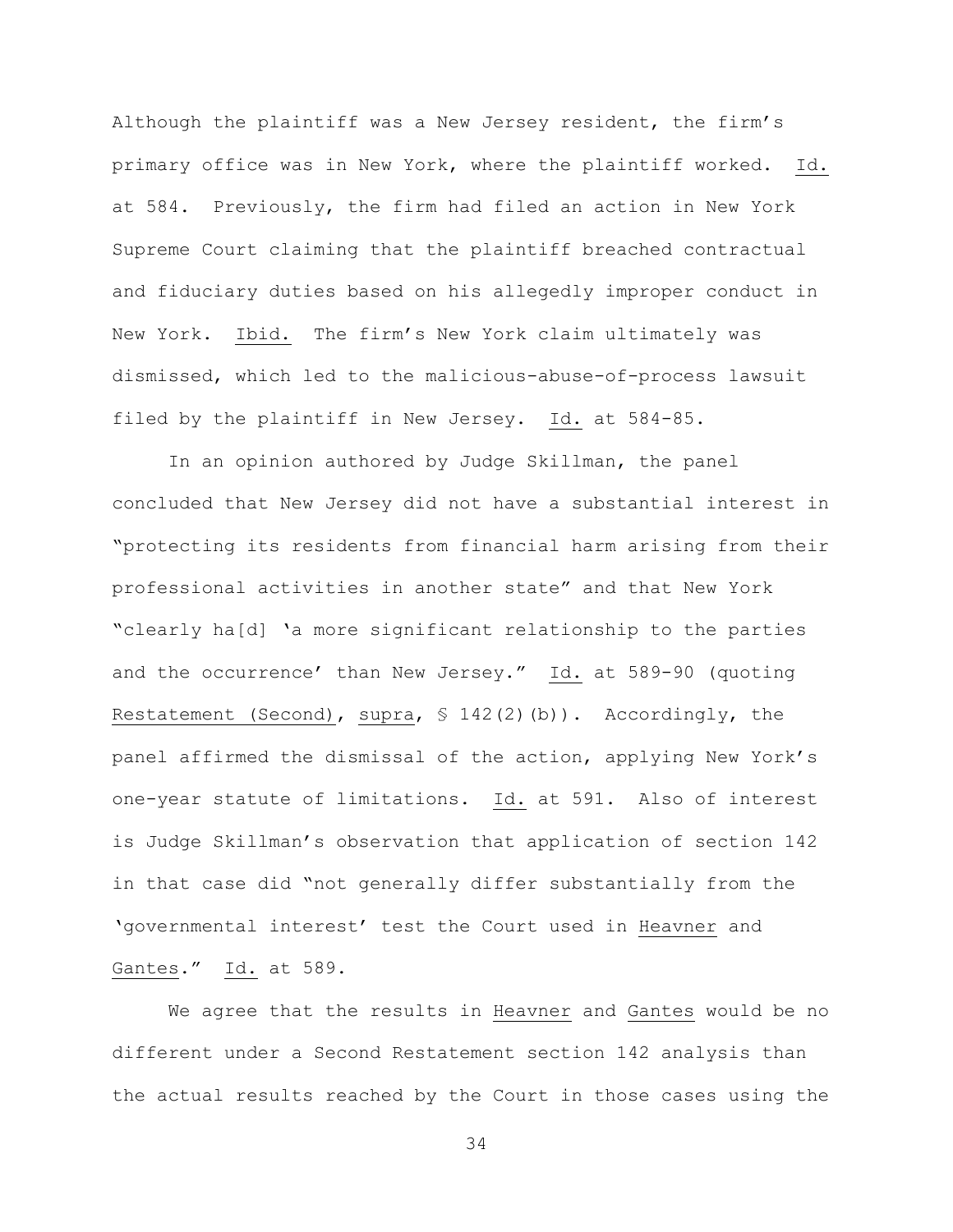governmental-interest test. But there are meaningful distinctions between section 142 and the governmental-interest test. Section 142's presumption in favor of a forum state with a substantial interest in the litigation can be overcome only by exceptional circumstances that would render that result unreasonable. Under the governmental-interest test, a forum state's substantial interest in the litigation is a significant factor -- but not a conclusive one -- to be weighed against the interests of another state connected with the parties or the occurrence. Section 142 is a less malleable standard than the governmental-interest test. For all practical purposes, under section 142, once a court finds that the forum state has a substantial interest in the litigation, the inquiry is at an end.

It bears mentioning, however, that, under both tests, when the forum state has no interest in the litigation and the claim is barred by another state's statute of limitations, the forum state generally should not entertain the claim. Restatement (Second), supra, § 142 cmt. g; see also Heavner, supra, 63 N.J. at 134 n.3, 141. "[E]gregious examples of forum shopping" will be discouraged when a forum state that has no interest in the litigation declines to apply its favorable statute of limitations. Restatement (Second), supra, § 142 cmt. g.

We are persuaded that section 142, with its presumption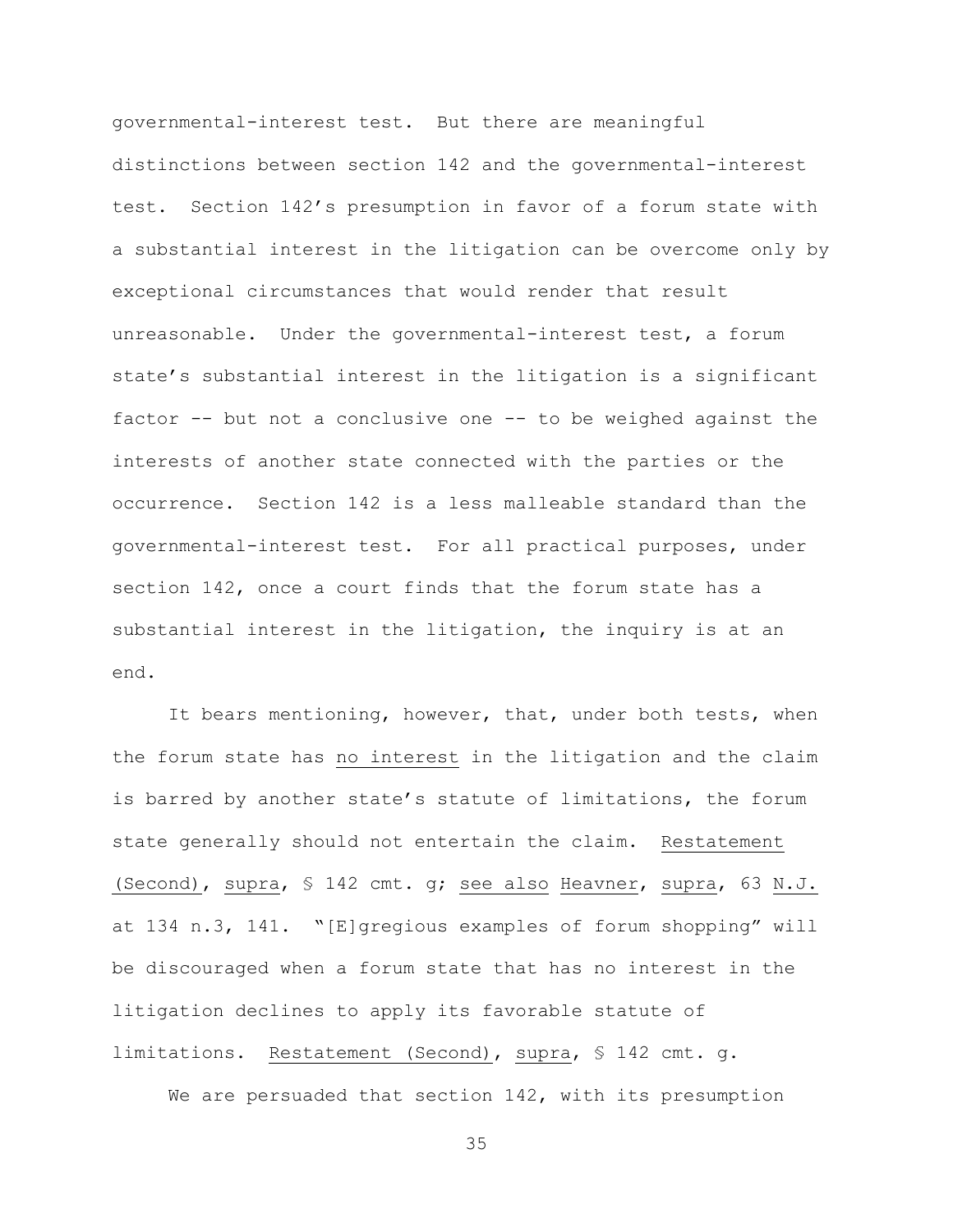favoring a forum state with a substantial interest in the matter, will channel judicial discretion to ensure a higher degree of uniformity and predictability in resolving choice-oflaw issues.

We now apply the principles of section 142 to the facts of this case.

# IV.

In this failure-to-warn products-liability action filed in New Jersey, plaintiff presented evidence that (1) defendants Hoffmann-La Roche, Inc., and Roche Laboratories, Inc., were New Jersey corporations, which maintained their corporate offices in this State; (2) defendants designed, manufactured, distributed, and labeled the prescription drug Accutane in New Jersey; (3) defendants' labeling inadequately warned plaintiff of the potential risks associated with the taking of Accutane; (4) plaintiff, an Alabama resident, relied on the inadequate warnings when his physician prescribed, and he took, Accutane to treat his acne in Alabama; and (5) the taking of Accutane proximately caused his inflammatory bowel disease, which led to multiple surgeries and other treatment modalities in Alabama.

Under section 142 of the Second Restatement, New Jersey, as the forum state, presumptively applies its own statute of limitations unless (1) New Jersey has no significant interest in the maintenance of the claim and Alabama, whose statute has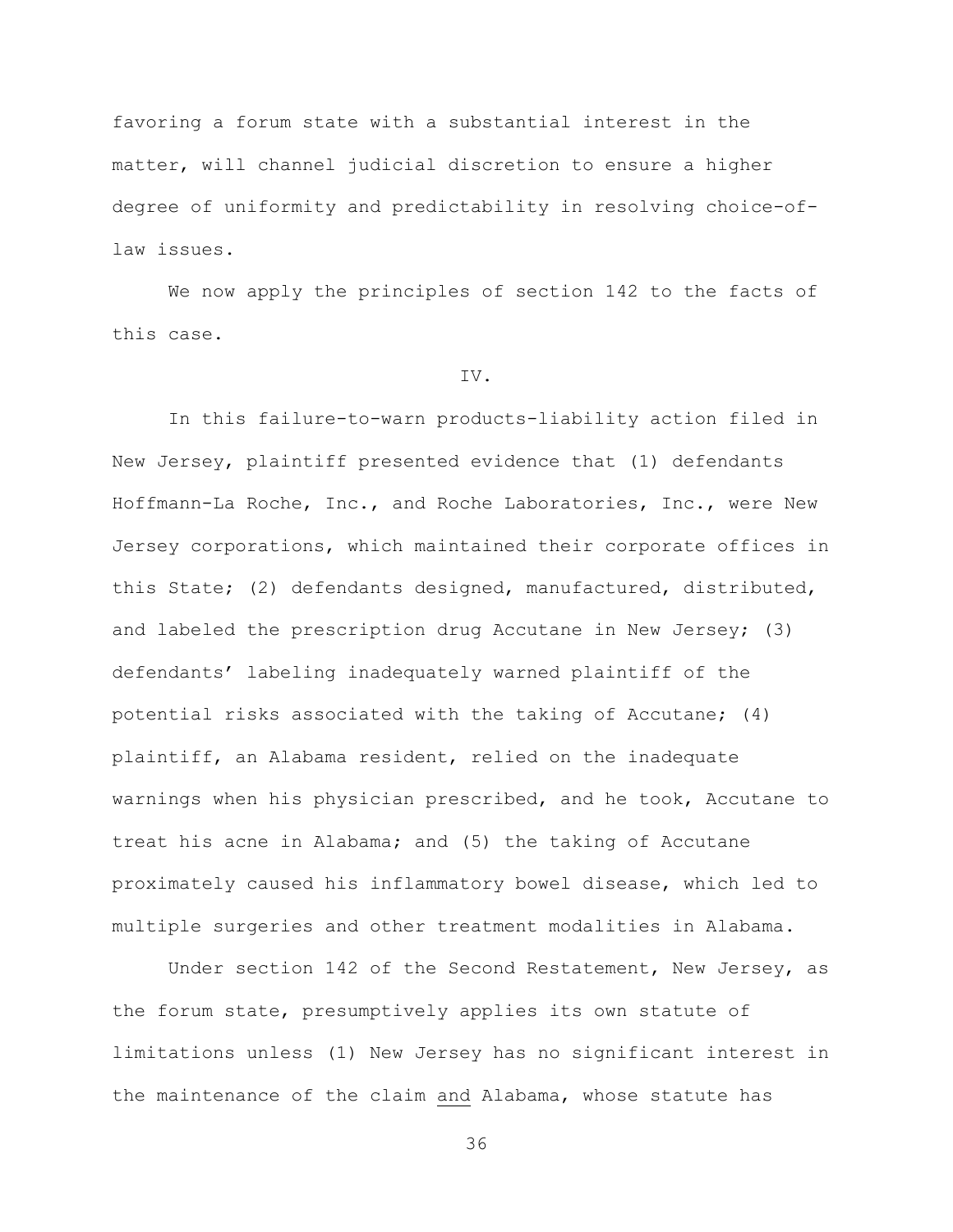expired, has "a more significant relationship to the parties and the occurrence," Restatement (Second), supra,  $\frac{1}{2}$  142(2)(a)-(b); or (2) given "the exceptional circumstances of the case," following the Second Restatement rule would lead to an unreasonable result, Restatement (Second), supra, § 142. In light of section 142, if New Jersey has a substantial interest in the litigation, the inquiry ends, and New Jersey applies its statute of limitations, provided there are no "exceptional circumstances" making that "result unreasonable." Restatement (Second), supra, § 142. Therefore, we first turn to whether New Jersey has a significant interest in the products-liability claim filed by plaintiff against Roche.

New Jersey has a substantial interest in deterring its manufacturers from developing, making, and distributing unsafe products, including inadequately labeled prescription drugs. See Gantes, supra, 145 N.J. at 490. Our State's interest extends to protecting not just the citizens of this State, but also the citizens of other states, from unreasonably dangerous products originating from New Jersey. Cf. id. at 497-98. We have never taken the parochial attitude that the health and safety of our State's citizens are of greater concern or worth than the health and safety of citizens of another state. Our national compact and our interstate system suggest that we should treat the citizens of other states as we treat our own.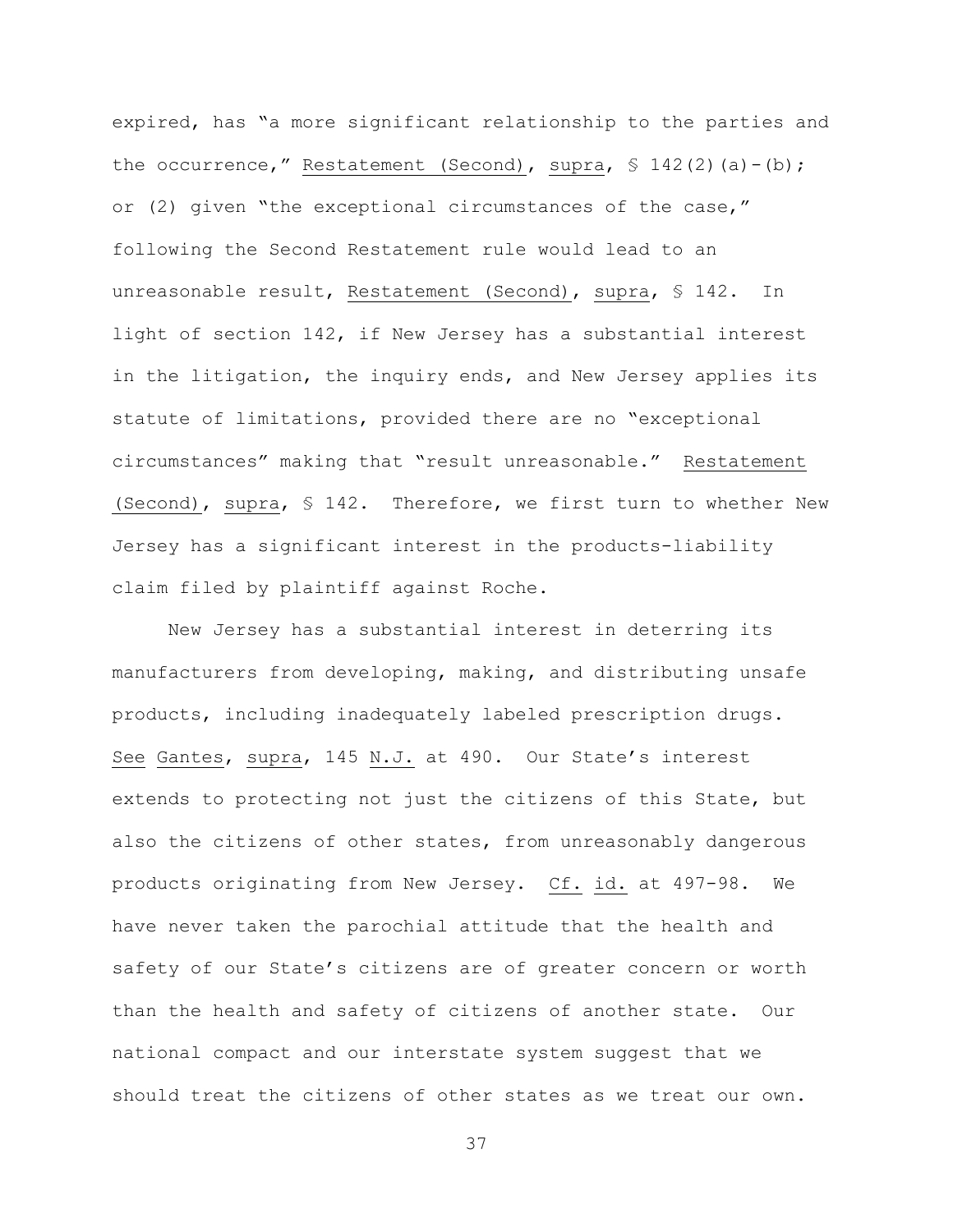It would make little sense, if we were to find that New Jersey had a substantial interest in the maintenance of a lawsuit, to discriminate against an out-of-state plaintiff whose lawsuit was filed within our limitations period. We cannot conclude that "maintenance of the claim would serve no substantial interest" of this State. Restatement (Second), supra,  $$ 142(2)(a)$ .

Only if we found that New Jersey had "no substantial interest" would we address the second issue, which is whether "the claim would be barred under the statute of limitations of a state having a more significant relationship to the parties and the occurrence." Restatement (Second), supra,  $\frac{1}{2}$  142(2)(a)-(b). Were we to address that issue, we would recognize that Alabama has a significant relationship to the parties and the occurrence. But, even in light of the section 6 factors, it would not be self-evident that Alabama has a more significant relationship than that of New Jersey. See Restatement (Second), supra,  $\frac{1}{5}$  6(2)(a)-(q).

Clearly, Alabama has a substantial interest in ensuring that pharmaceutical products entering its borders are safe for use by its citizens. See Casrell v. Altec Indus., Inc., 335 So. 2d 128, 131 (Ala. 1976) ("[D]efendants must pay the consequences of placing an unreasonably dangerous or defective product on the market."). But Alabama's statute of limitations is intended primarily to protect its manufacturers, and others, from stale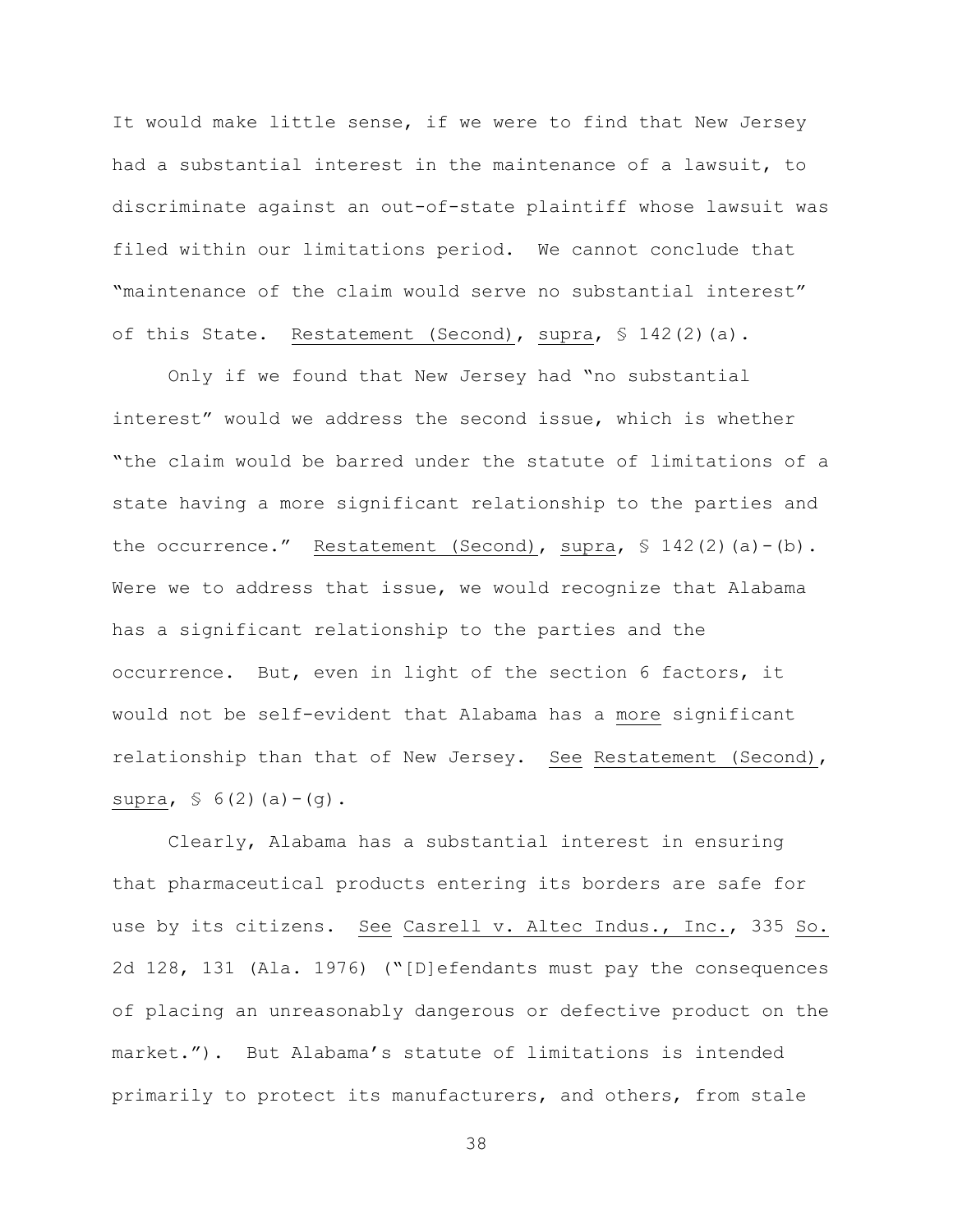claims brought in its courts. See Travis v. Ziter, 681 So. 2d 1348, 1355 (Ala. 1996) (noting that statutes of limitations "promote[] stability by protecting defendants from stale claims"); see also Restatement (Second), supra, § 142 cmt. f ("A state has a substantial interest in preventing the prosecution in its courts of claims which it deems to be 'stale.'" (emphasis added)). Alabama does not have an interest in depriving one of its citizens of securing redress from a pharmaceutical company in another state where the statute of limitations has an equitable tolling feature. Cf. Gantes, supra, 145 N.J. at 493- 98. Stated differently, Alabama has no interest in denying one of its injured citizens the same relief an injured New Jersey citizen could obtain for the same wrong in a New Jersey court.

Last, the Second Restatement provides that, even when the forum state's statute of limitations would apply under a section 142(a) and (b) analysis, the Court retains a small window of discretion to override that outcome. Restatement (Second), supra, § 142. A court is not required to apply the forum state's limitations period if there are "exceptional circumstances" that will "make such a result unreasonable." Ibid. In this case, no such "exceptional circumstances" are present.

In summary, New Jersey's statute of limitations governs because we cannot conclude that "maintenance of the claim would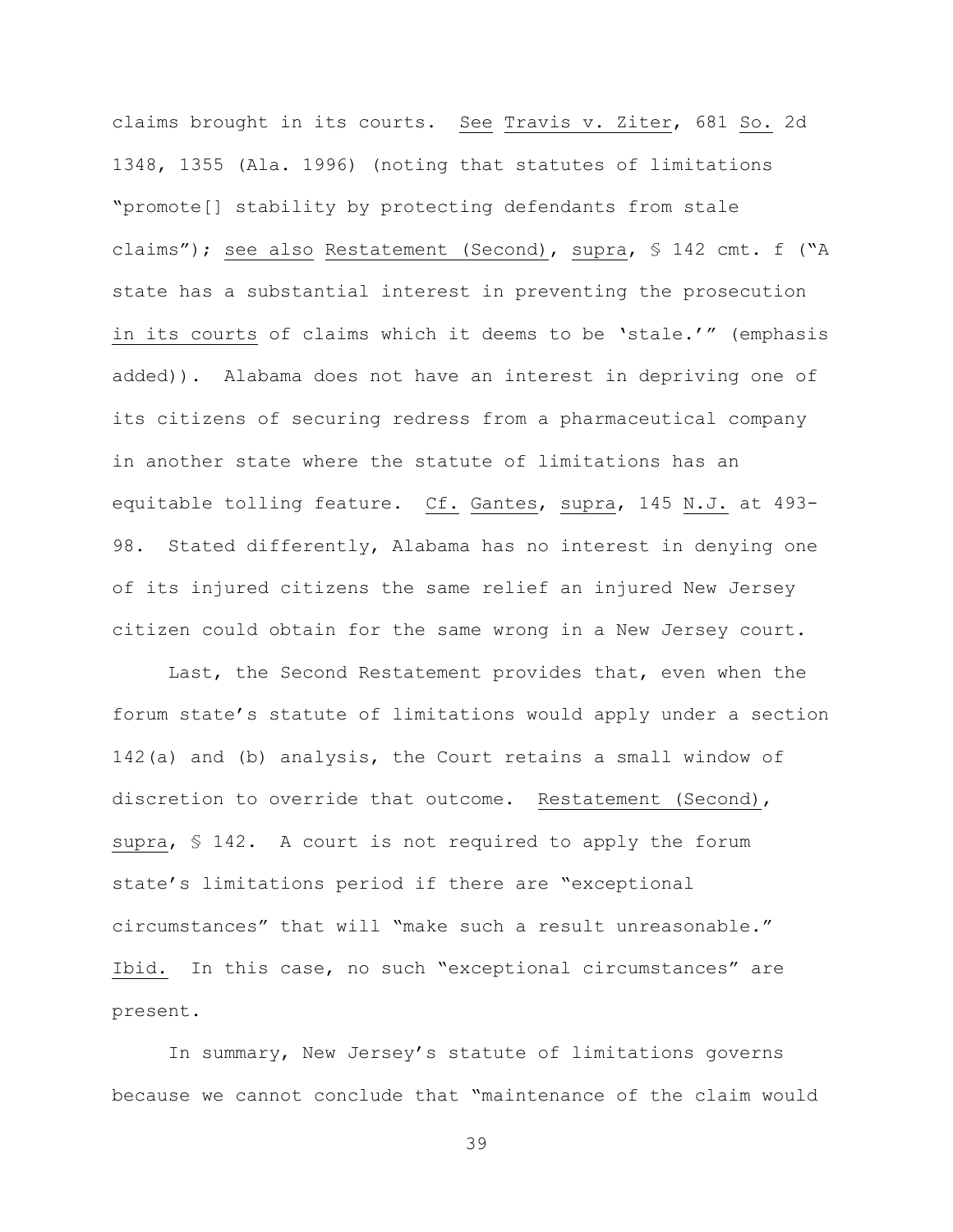serve no substantial interest" of this State and because there are no "exceptional circumstances" that call for the application of Alabama's limitations period. Restatement (Second), supra,  $$142(2)(a).$ 

Although we are adopting a different choice-of-law framework for determining whether the forum state's or another state's statute of limitations will apply, had we conducted a governmental-interest test, the result here would be no different -- New Jersey's statute of limitations would govern. We nevertheless believe that our adoption of section 142 is a further refinement of our choice-of-law jurisprudence that will guide judicial discretion toward more predictable and just outcomes.

### V.

For the reasons expressed, we reverse the judgment of the Appellate Division, which dismissed plaintiff's verdict and damages award and extinguished his cause of action because the Alabama statute of limitations had expired. We hold that, based on a choice-of-law analysis under section 142 of the Second Restatement, New Jersey's limitations period governs, and therefore plaintiff's action was timely filed. We also note that the trial court arrived at the same outcome using the thenprevailing governmental-interest test. We therefore reinstate plaintiff's verdict and damages award and remand to the